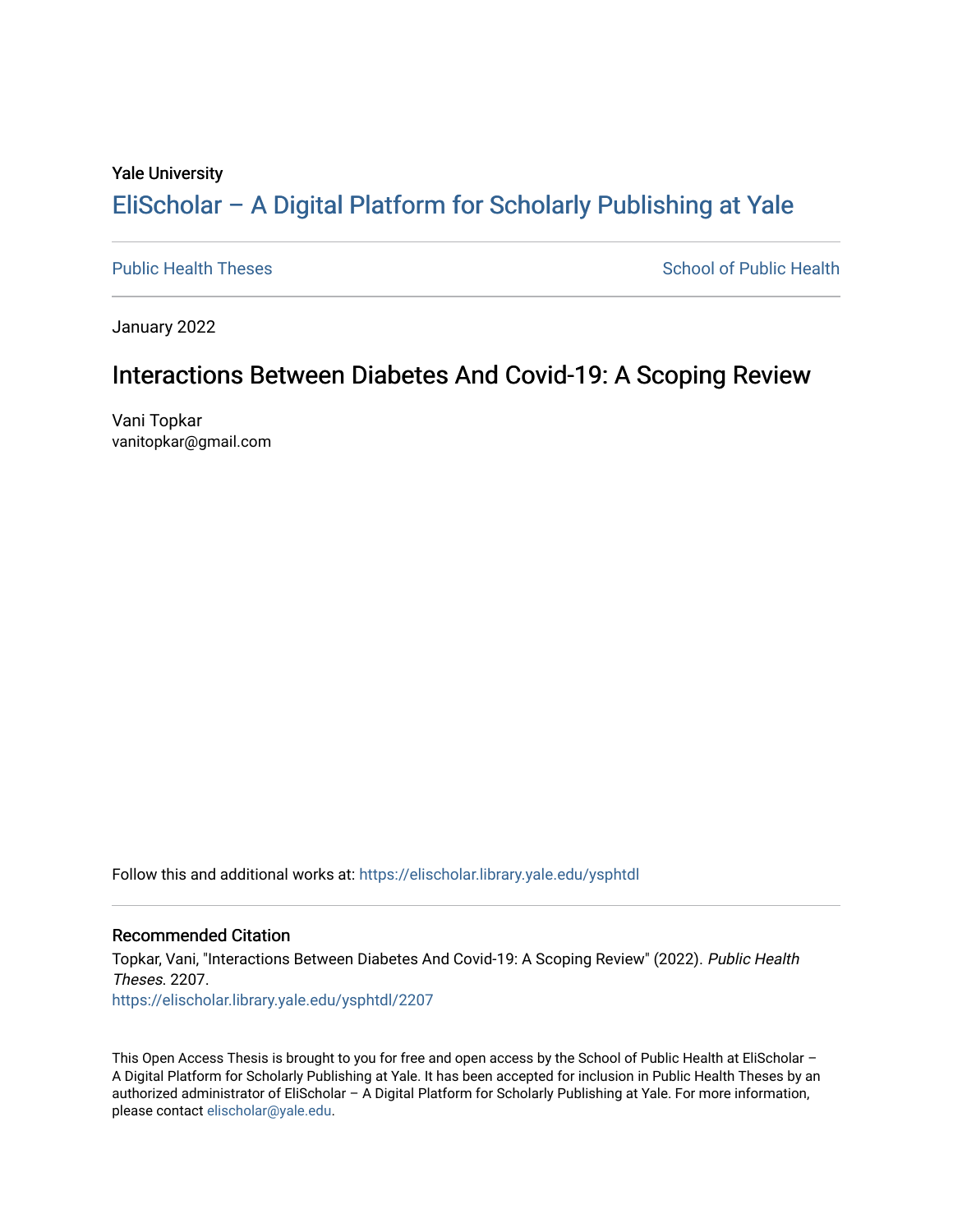**Interactions Between Diabetes and COVID-19: A Scoping Review**

**Vani Topkar**

**[vani.topkar@yale.edu](mailto:vani.topkar@yale.edu)**

**Thesis Advisor: Nicola Hawley, PhD Second Reader: Tracy Rabin, MD, SM**

**Yale School of Public Health**

**Chronic Disease Epidemiology**

**May 2022 MPH Candidate**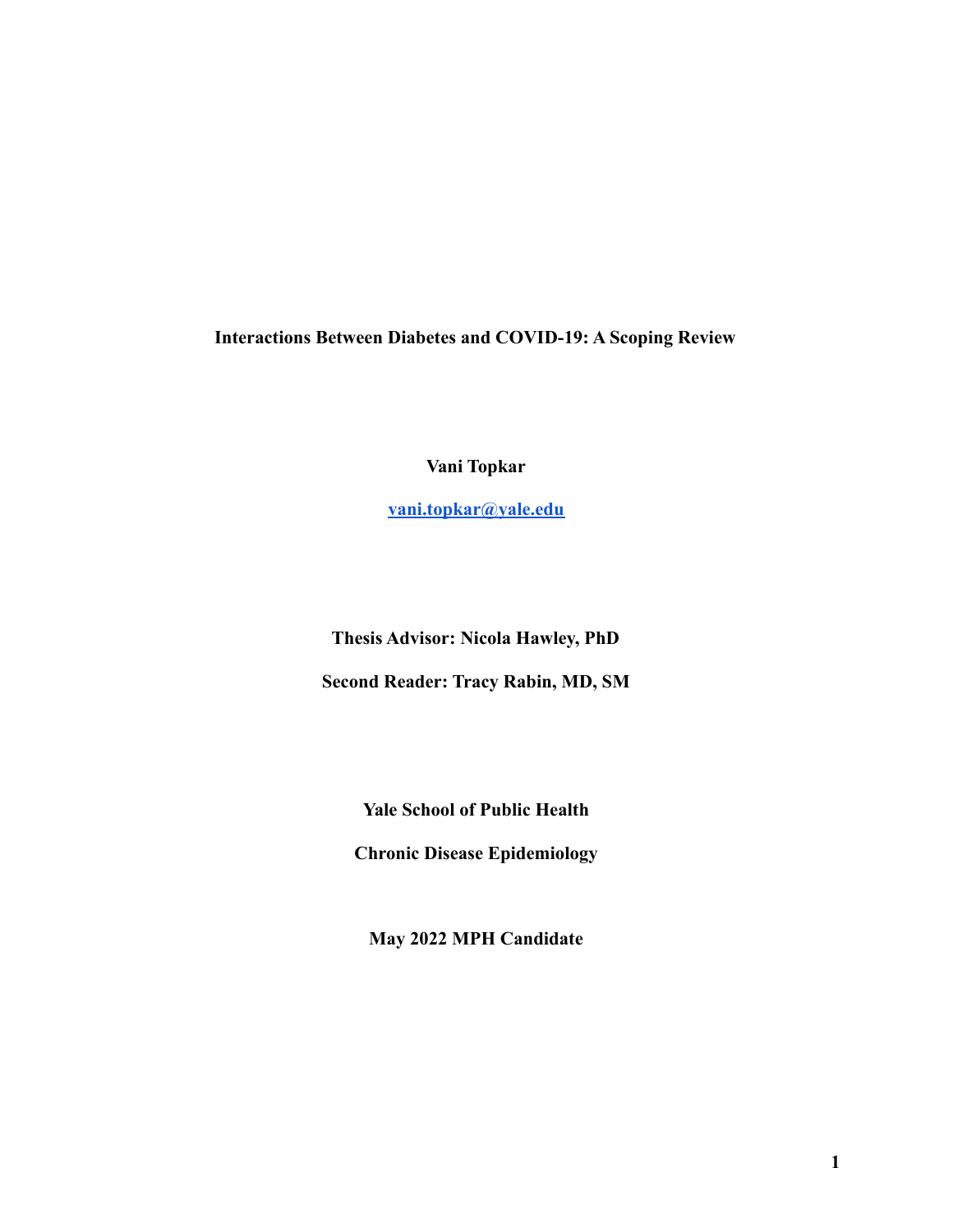#### Abstract

*Background:* The COVID-19 pandemic that started in March 2020 caused by the SARS-CoV-2 virus introduced an incredible number of unknowns that ongoing research aims to investigate. One such unknown is the relationship between diabetes and COVID-19. Existing literature has identified diabetes as a risk factor for poor health outcomes in COVID-19 patients, however, other information is limited and inconclusive.

*Objective:* There are two primary goals of this scoping review. First, to consolidate existing literature about both associations between COVID-19 and diabetes, and the biological mechanisms of how diabetes and COVID-19 may interact. This includes consolidating information about diabetes as a risk factor for contracting COVID-19, diabetes as a risk factor for poor health outcomes in those infected with COVID-19, diabetic management during social distancing, long-term symptoms in diabetic patients previously infected with COVID-19, and the potential for new-onset diabetes as a long-term impact of COVID-19 infection. The second goal of the review is to identify current gaps in knowledge and research.

*Methods:* Literature was selected from PubMed using specific inclusion and exclusion criteria. After the selection process, the remaining literature was summarized and information from all of the literature reviewed was categorized based on the theme.

*Results:* The initial searches yielded 428 results, and after filtering based on the criteria, there were 95 results remaining. After reviewing the abstracts for the 95 results, 13 articles were ultimately selected to be included in the scoping review based on relevancy to diabetes and COVID-19.

*Conclusion:* There is insufficient research to draw any definitive conclusions about whether diabetes is a risk factor for contracting COVID-19. Diabetes is a risk factor for poor health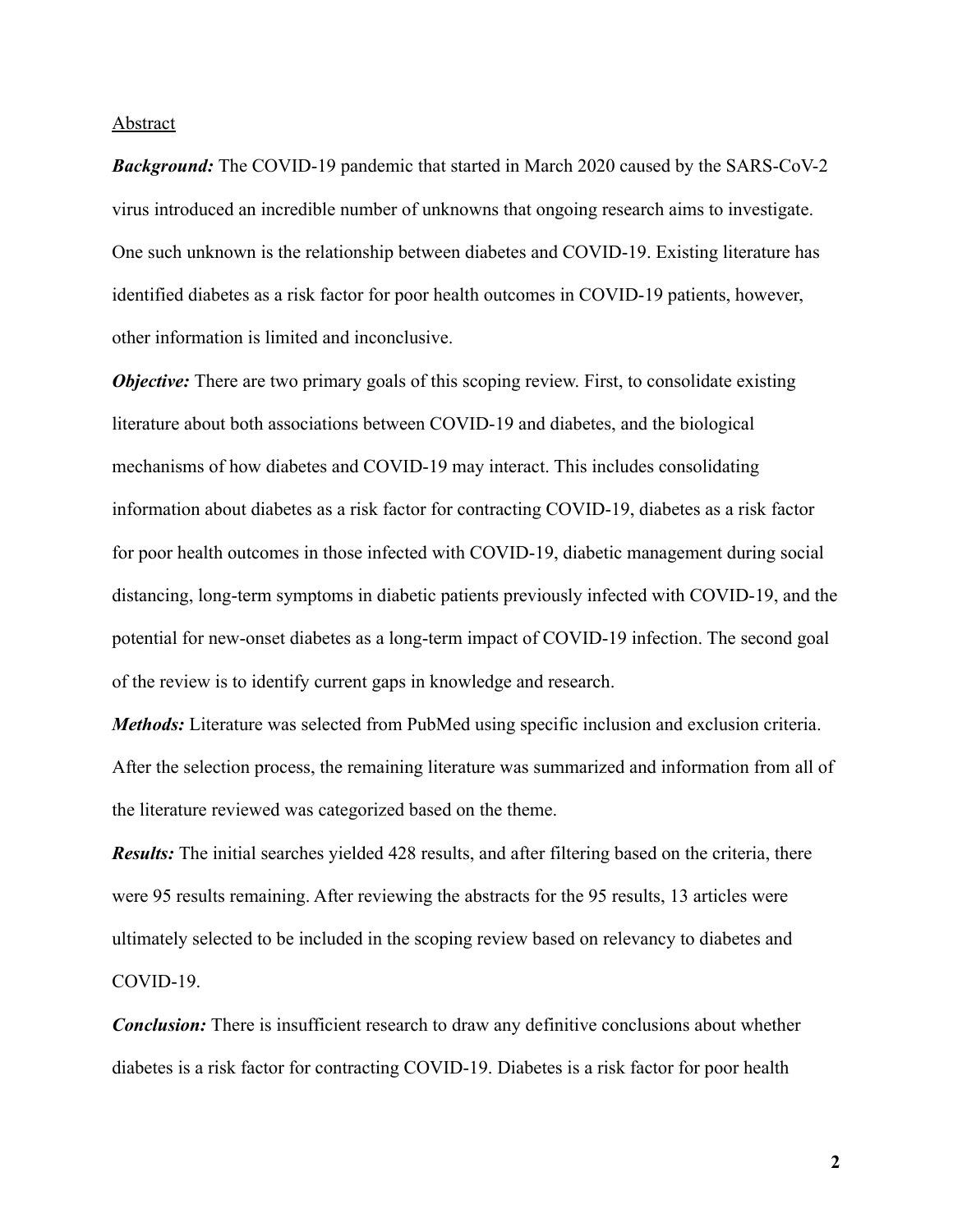outcomes including hospitalization and mortality for those infected with COVID-19. Poorer diabetes management during social distancing may have reduced glycemic control among diabetic patients. There is a potential risk of developing new-onset Type 1 diabetes after COVID-19 infection. Existing literature has primarily focused on diabetes as a risk factor for poor health outcomes in patients with COVID-19 and the biological mechanisms of how diabetes and SARS-CoV-2 interact. Further research should be conducted to learn more about diabetes as a risk factor for contracting COVID-19, diabetes self-management during social distancing, and long-term symptoms of patients with diabetes.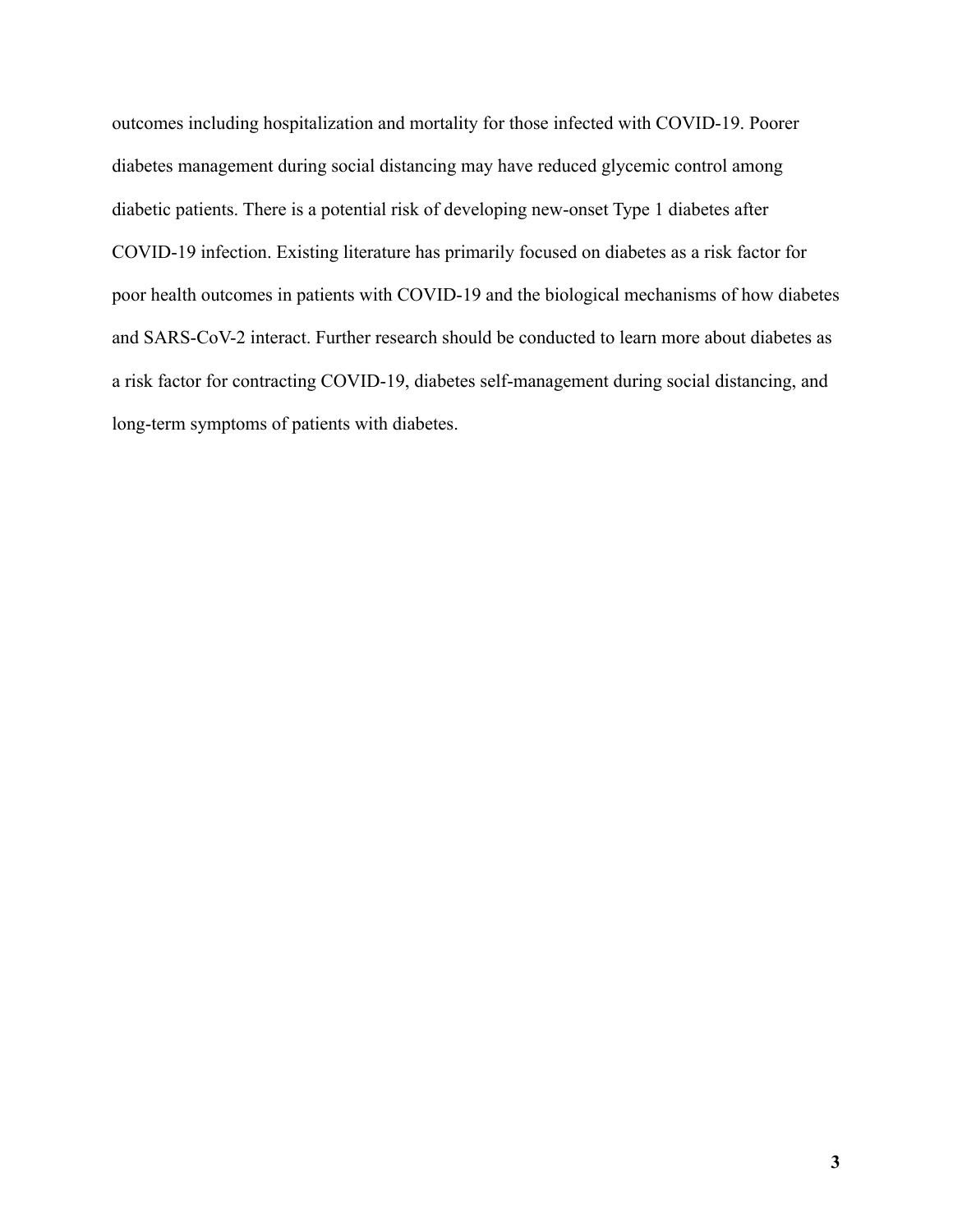## *Acknowledgments*

I would first like to express my most heartfelt gratitude to my thesis advisor, Dr. Nicola Hawley, for being an incredibly patient and encouraging mentor. Without Dr. Hawley's continual support, this thesis would not have existed, and truly no words will be able to encompass how appreciative I am. I would also like to thank my second reader, Dr. Tracy Rabin, for being so accommodating and stepping in to help complete this thesis. The YSPH faculty offers a unique and genuine warmth that I had never previously experienced before, and I am grateful for the community that they have provided. Finally, I would like to thank friends and family members who have been by my side each step of the way. My grandmother, Dr. Kumudini Joshi, my parents, Arundhati and Vijay Topkar, and my dog, Gypsy, have been my greatest supporters and they are the ones that inspired my interest in public health.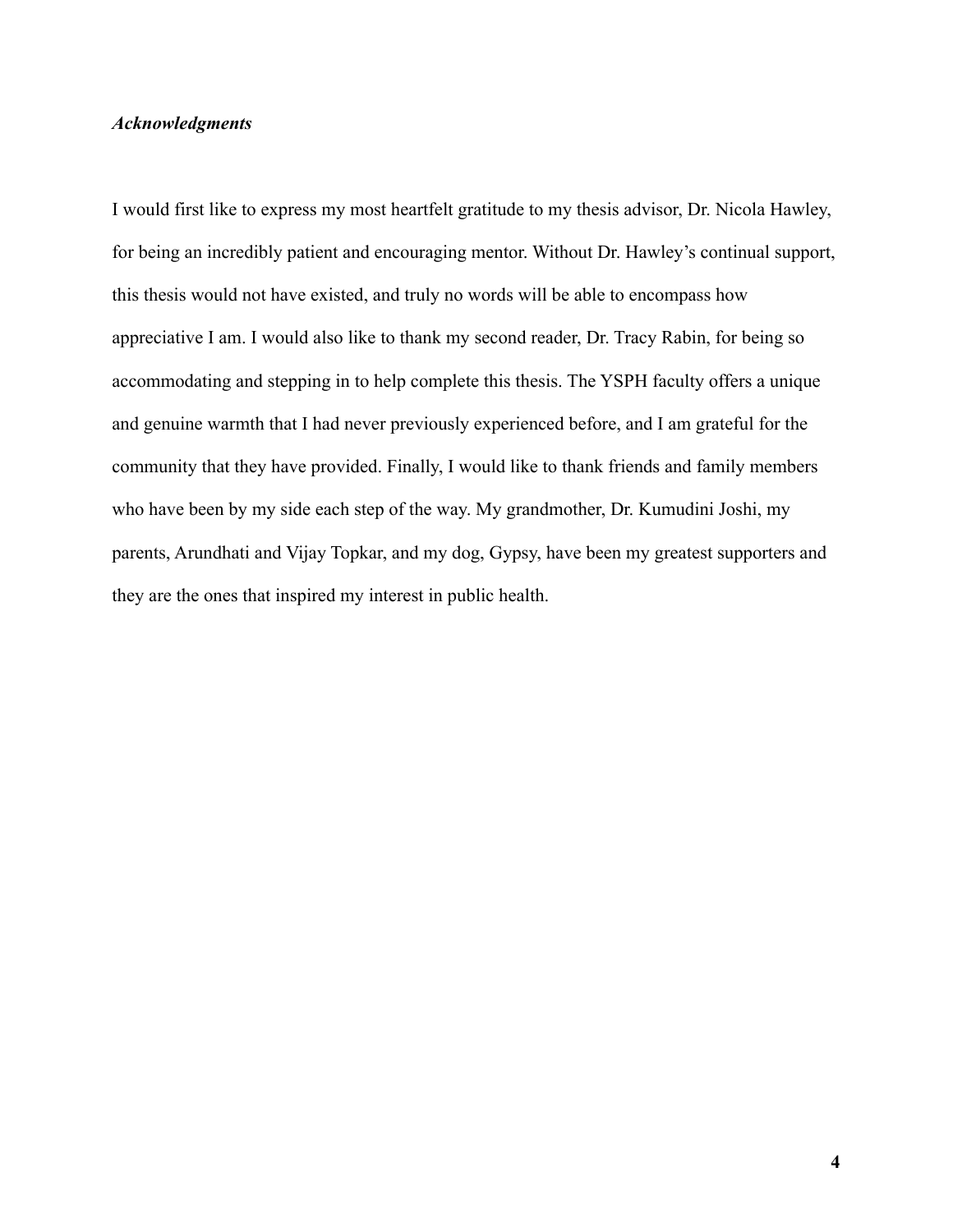# *Table of Contents*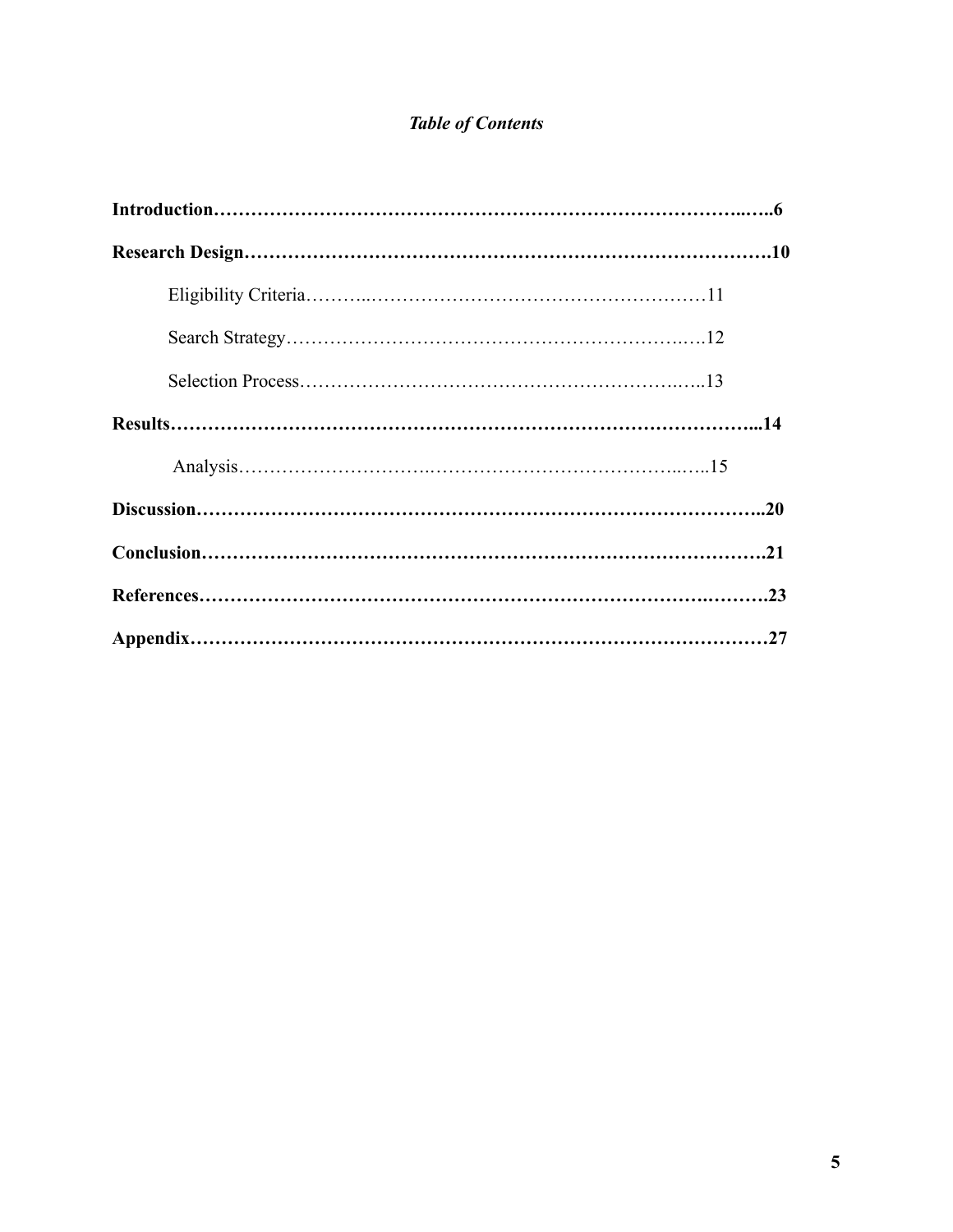#### Introduction

## *COVID-19 Overview*

Since December 2019, the coronavirus disease (COVID-19) caused by SARS-CoV-2 virus has been a global health emergency. COVID-19 is a highly infectious respiratory disease that was first discovered in late 2019 but has produced a multitude of virus variants. The high basic reproductive value  $(R_0)$  of 2-4 in addition to asymptomatic transmission has allowed COVID-19 to cause a full global pandemic since March 2020 [4]. There have been over 6 million deaths directly caused by COVID-19 and almost 500 million confirmed cases worldwide as of April 2022 [1]; however these figures, though significant, do not encompass all of the damage that the pandemic has caused. Unreported COVID-19 cases and deaths, deaths attributable to a lack of resources, and long-term COVID-19 symptoms are only a few of the impacts unaccounted for. As further research is conducted about COVID-19, more information is revealed about risk factors, impacts, etc.

The SARS-CoV-2 virus infects the body when the virus spike protein binds to the angiotensin-converting enzyme 2 (ACE2) receptor, which is found in many cells including cells in the nose, mouth, and lungs [31]. COVID-19 is a respiratory disease because the respiratory system serves as an entryway for the virus to infect the rest of the body. ACE2 normally functions to regulate blood pressure by breaking down angiotensin II, which is a hormone that raises blood pressure via vasoconstriction [31]. This review will refer to the disease caused by the SARS-CoV-2 virus including symptoms and long-term impacts as COVID-19, and will refer to the actual virus that mechanistically interacts with cells as SARS-CoV-2.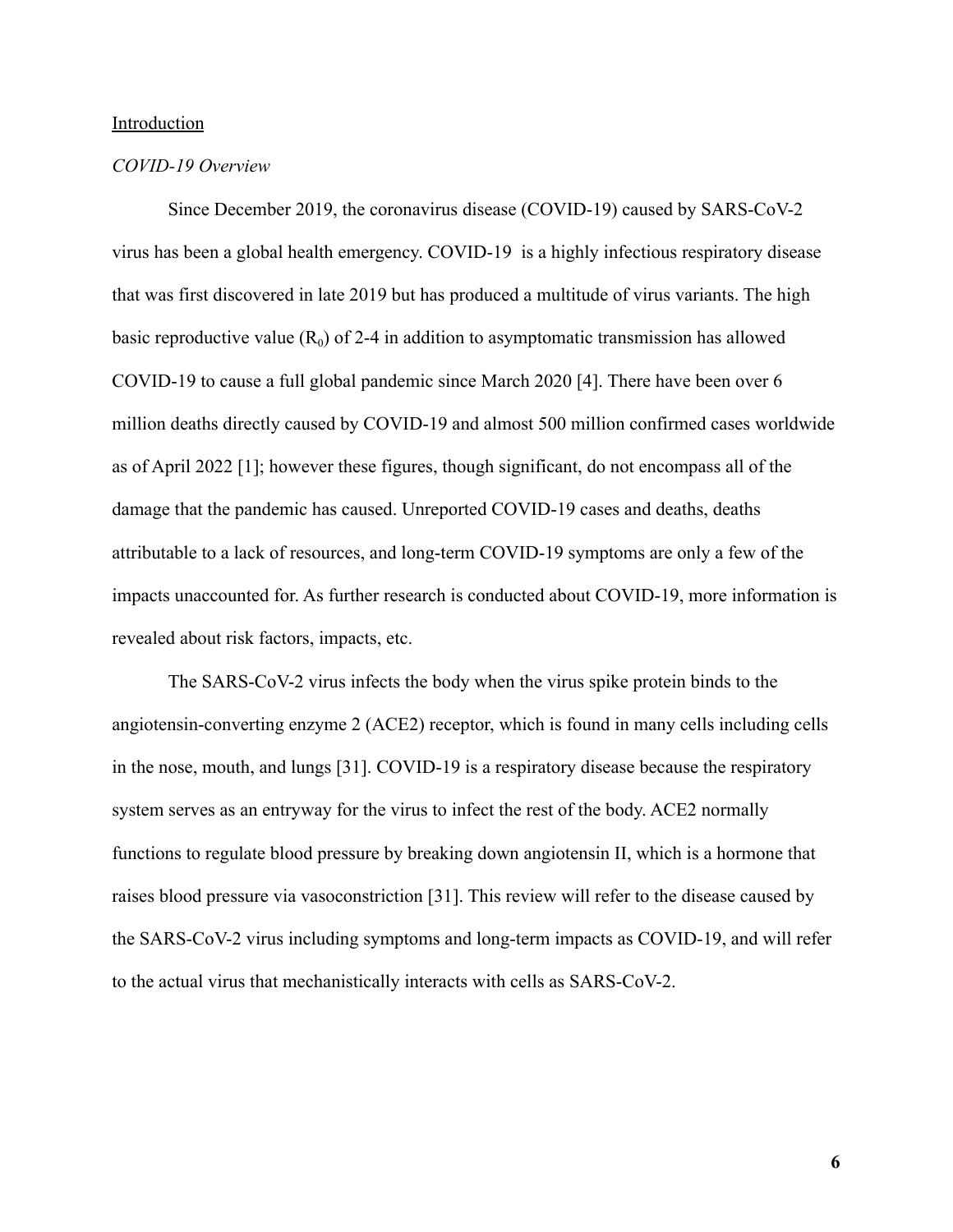# *Diabetes Overview*

Diabetes mellitus is a chronic disease that impacts the ability of a body to produce insulin, which in turn impacts blood sugar levels. Insulin is a hormone produced by beta cells in the pancreas that allows glucose from the blood to transport into the cell to be used for energy. In patients with diabetes, insulin production is significantly reduced which means that glucose cannot be used by cells and remains in the bloodstream. Furthermore, having hyperglycemia, or high blood sugar, as a result of reduced insulin for long periods of time can cause a number of comorbidities including heart disease, stroke, and kidney disease [29]. If not treated or regulated, hyperglycemia can cause diabetic ketoacidosis, in which the body starts to break down fat for energy when sufficient insulin is not available to transport glucose into cells [34]. A byproduct of fat is ketones that can build up in the bloodstream and reduce the overall pH of the blood. Diabetic ketoacidosis can be life-threatening [34].

In 2015, 9.4% of the United States population had diabetes, and over one-quarter of them were unaware that they had diabetes [29]. Patients with diabetes often have comorbidities, including hypertension which is treated by ACE inhibitor drugs that prevent angiotensin I from converting to angiotensin II [31]. There are two main forms of diabetes: Type 1 and Type 2. Patients with Type 1 diabetes cannot produce insulin on their own because their immune systems attack their beta cells. These patients are generally diagnosed at a younger age. Patients with Type 2 diabetes have a reduced ability to produce insulin often due to poor nutrition, low activity levels, and age. These patients are generally diagnosed at an older age, and this form of diabetes is the most common with approximately 92% of adults with diabetes having Type 2 diabetes [29]. There are other forms of diabetes such as gestational diabetes, however, this review will focus primarily on Type 1 and Type 2 diabetes.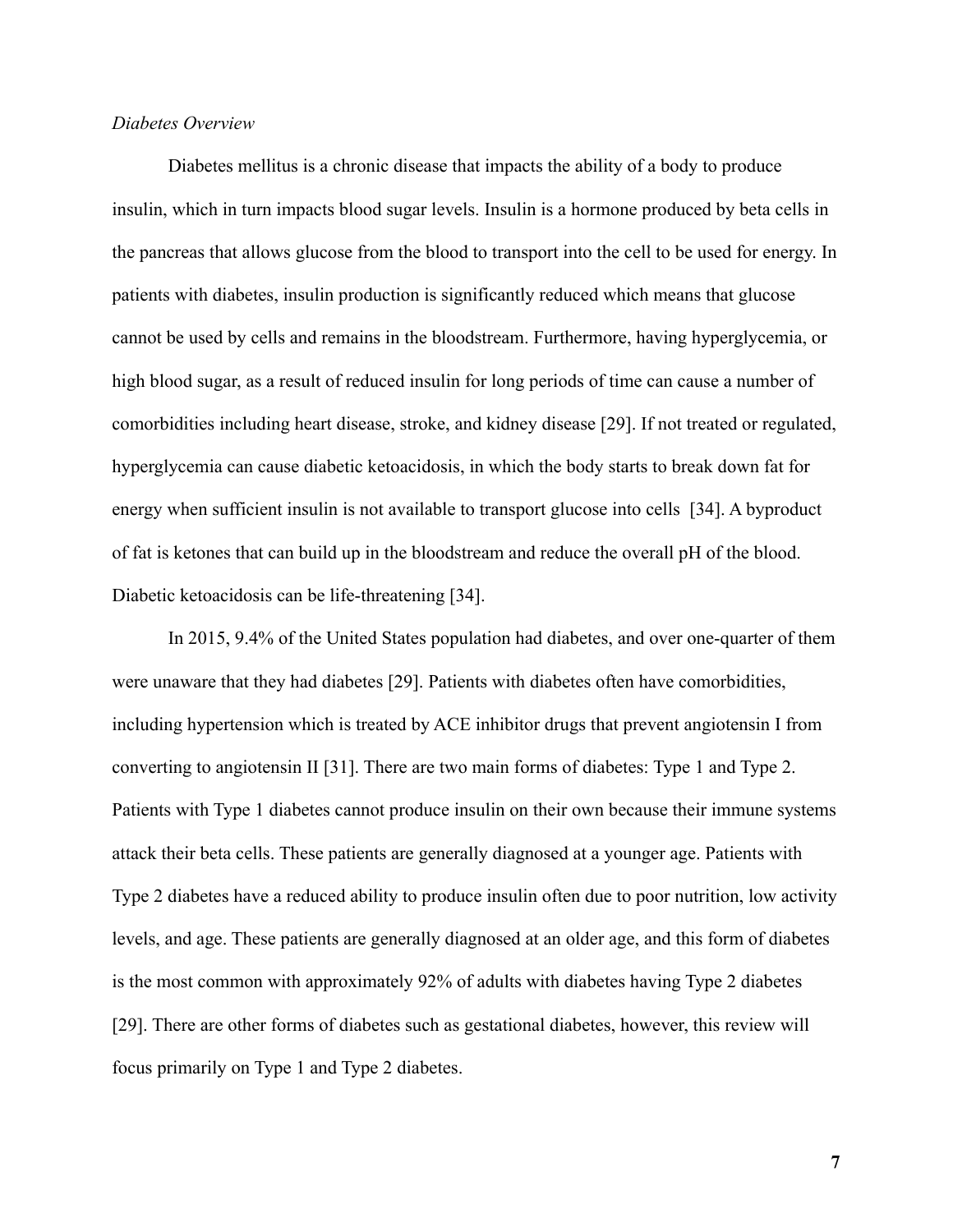# *Viral Infections and Diabetes*

There is existing research on how viral infections such as rotavirus, rubella virus, mumps virus, coxsackievirus B, and cytomegalovirus may put people at a higher risk of developing diabetes. Mechanistically, viral infections induce an immune response that results in antigen presentation, which activates the release of inflammatory cytokines. The role of these cytokines is to recruit, stimulate, and proliferate immune cells to combat viral infection [30]. Specifically, the autoreactive effector T-cell in the immune system, in pursuit of fighting the viral infection, can damage or destroy beta cells that produce insulin. This increases the risk of developing diabetes, especially in those who are already predisposed to diabetes. Repeated viral infection further increases this risk [15]. Similarly, increased viral load will yield a greater cytokine response, which may progress into a cytokine storm. A cytokine storm can be life-threatening because the immune system will aggressively attack the body's tissues and organs-even to a fatal point [32]. This kind of immune response is dangerous under any condition, but particularly for patients with diabetes who may sustain too much damage to the pancreas which would further reduce insulin production [32].

# *Existing Literature*

The current literature available can be classified into two main categories:

- 1. Reported potential associations between diabetes and COVID-19 (ex. "Patients with diabetes are at higher risk of poor health outcomes.")
- 2. Proposed biological and technical mechanisms of how COVID-19 and diabetes interact (ex. "The SARS-CoV-2 virus binds to the ACE2 receptor.")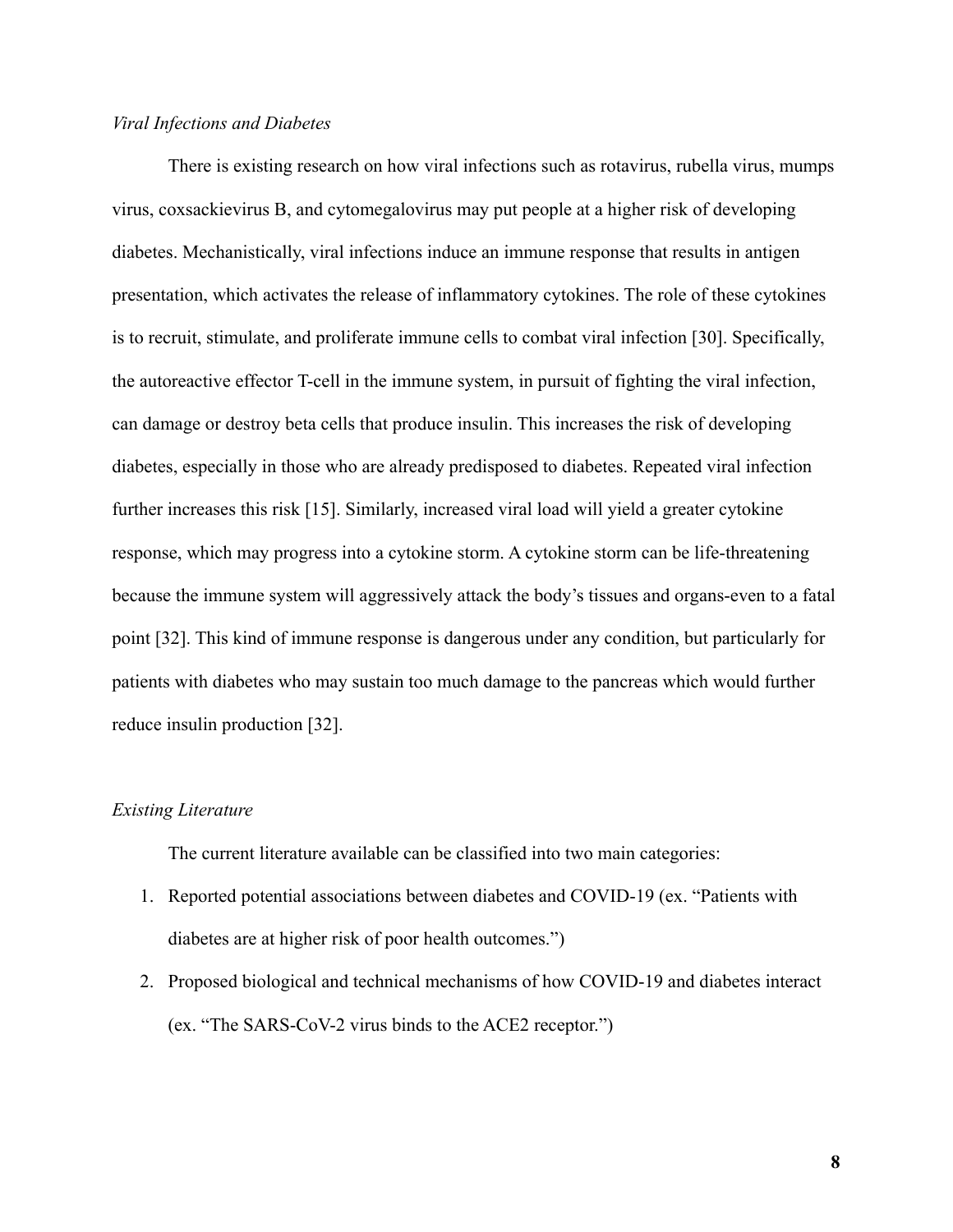Since 2020, research has become progressively more specific as more information about COVID-19 has been discovered. The most recent general scoping review about COVID-19 and diabetes found was in 2020. Other literature has been more specific to certain aspects of COVID-19, which is helpful but not as generalizable. There are minimal recent observational studies or experimental studies since those forms of research require longer periods of time. This scoping review, thus, will fill a missing gap in current knowledge about COVID-19 and diabetes as an overview.

## *Scoping Review Questions*

The primary question guiding this review is:

What literature and knowledge is currently available on the interactions between diabetes and COVID-19, and where are there gaps in the literature?

Secondary questions guiding this review are:

- 1. How is diabetes a risk factor for contracting COVID-19?
- 2. How is diabetes a risk factor for poor health outcomes in those infected with COVID-19?
- 3. How did self-management of diabetes during social distancing change?
- 4. What are the long-term symptoms in patients with diabetes previously infected with COVID-19?
- 5. How might COVID-19 infection increase the risk of new-onset diabetes?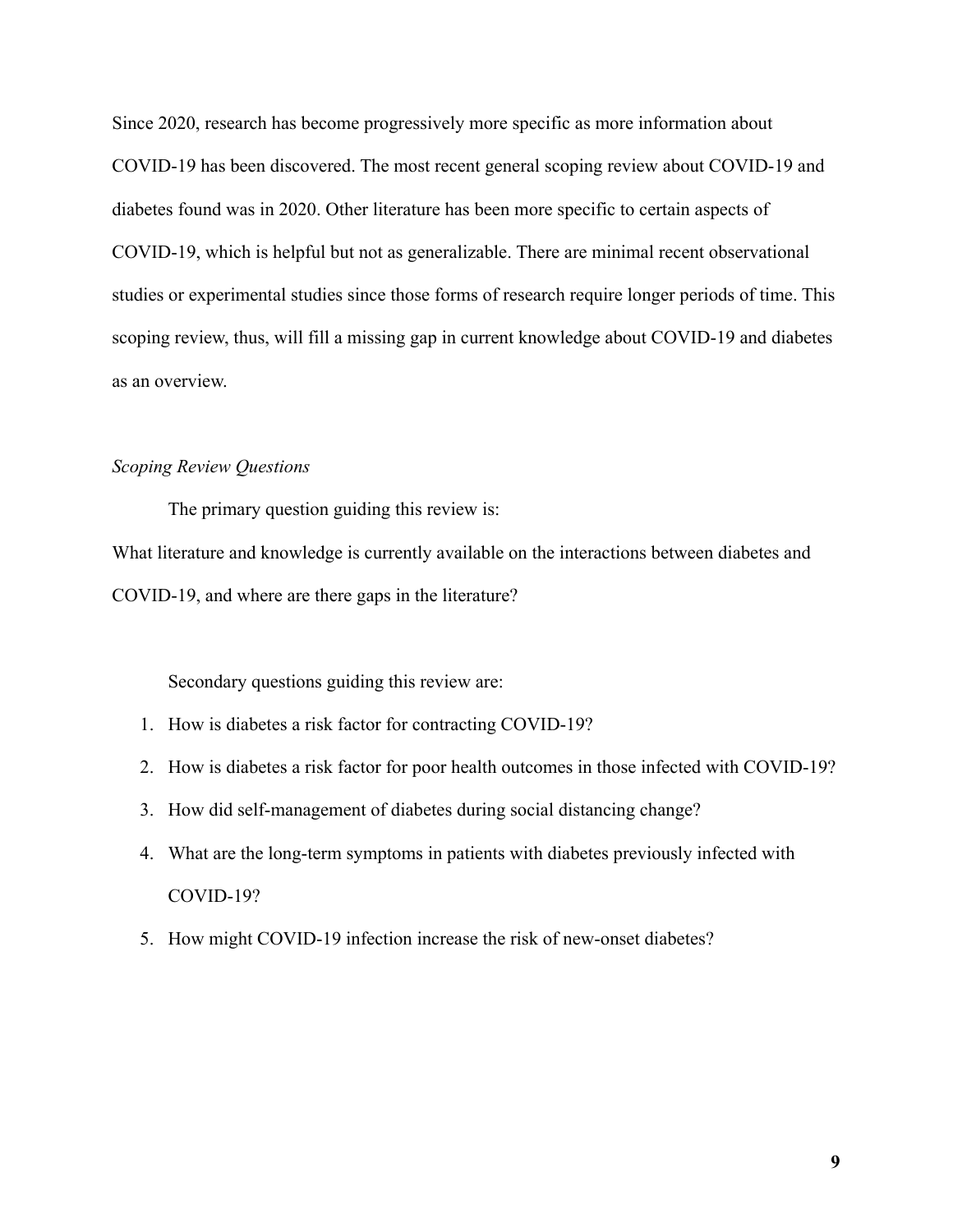#### *Review Objective and Rationale*

There are two main objectives for this scoping review.

- 1. Consolidate existing research about COVID-19 and diabetes into one source.
- 2. Evaluate potential gaps in research to better recommend future research.

The high rates of both diabetes and COVID-19 present concern for how the two diseases may interact with one another. As a newer area of research, literature about COVID-19 and diabetes is being published at a fast pace to push out as much information as possible. However, there may be certain areas of research that have been prioritized thus far, causing other areas of research to be overlooked. This review aims to summarize the types of literature currently available and potential gaps in knowledge. Furthermore, there is a wide range of information about diabetes and COVID-19 currently available, meaning that it is difficult to understand the topic without significant research. This review can serve as an overview of COVID-19 and diabetes to map key concepts in current literature and be used as a precursor for a systematic review.

#### Research Design

# *Rationale for Scoping Review*

A scoping review is the most appropriate method to explore existing literature given the minimal information currently available about the topic and the short period of time that information has been available for. Additionally, one of the goals of this review is to consolidate maximal existing knowledge about the interaction between diabetes and COVID-19 in many different contexts, with the understanding that new literature on the topic will continue to be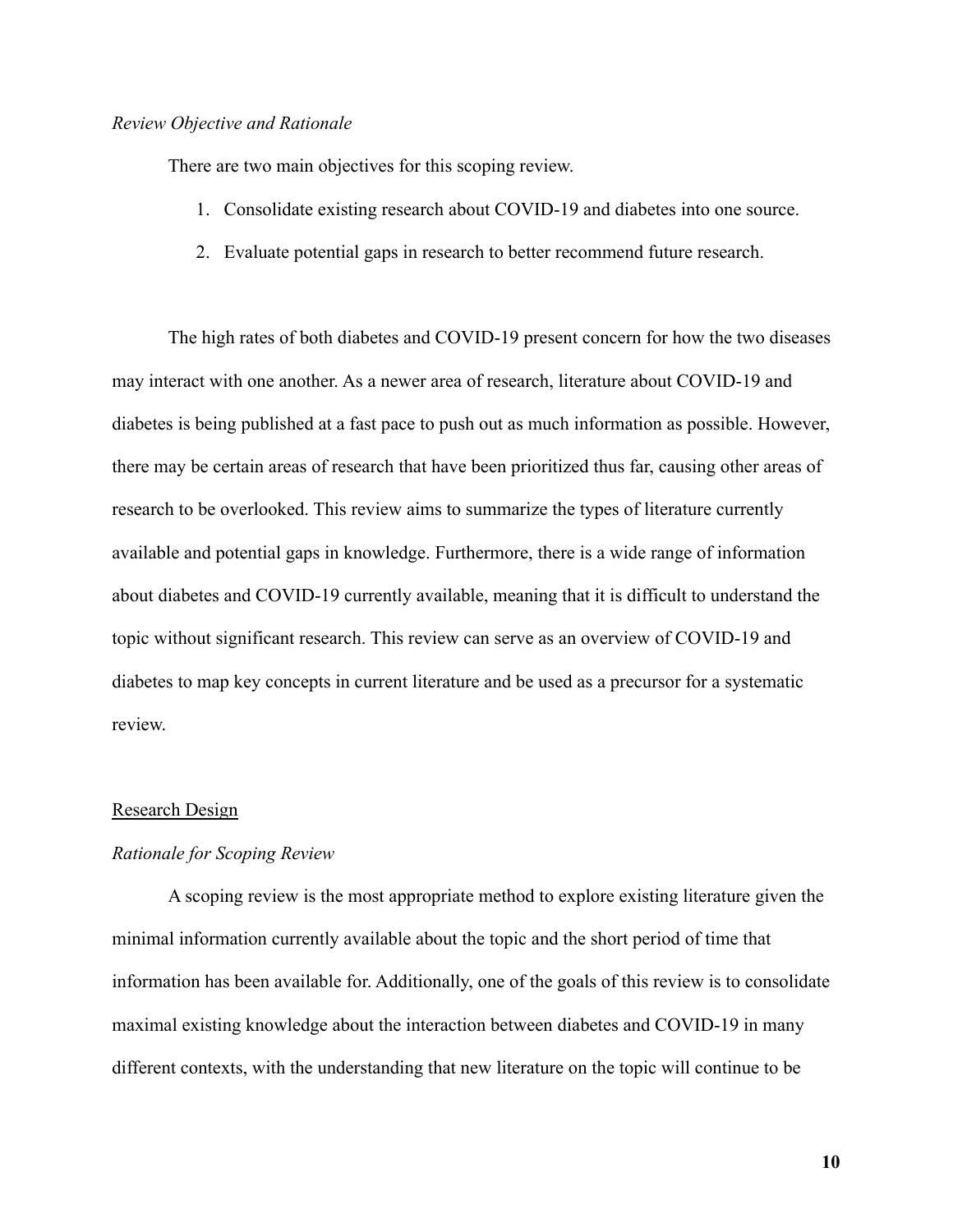rapidly released for the foreseeable future. The second goal of this review is to identify gaps in research overall based on themes identified in the selected literature. Thus, a wider perspective is necessary. The JBI Manual for Evidence Synthesis was used to justify conducting a scoping review and as a guide for the format of this review [33]. The Preferred Reporting Items for Systematic Reviews and Meta-Analyses (PRISMA) 2020 checklist was also used as a guide, specifically for reporting the results of the review.

## *Eligibility Criteria:*

#### **Inclusion criteria**

There were several inclusion criteria: Only literature from January 1st, 2021 onward was included. This date was arbitrarily chosen, however, meant to signify an appropriate amount of time since the beginning of the COVID-19 pandemic in March 2020 for recent enough and still relevant research. All populations, languages, and countries of publication were included due to limited existing literature. The literature included was from peer-reviewed journals and was available in full for free. The article type was limited to clinical studies, observational studies, meta-analyses, and reviews, although existing available literature is primarily reviews. In accordance with JBI and PRISMA criteria for scoping reviews, these eligibility criteria were defined a priori. The criteria are also minimally restrictive to allow for greater scope.

#### **Exclusion criteria:**

Literature that was published before January 1st, 2021 was excluded. Clinical trials were excluded from the selection because they are interventional, and the goal of this review is to understand how COVID-19 and diabetes interact on an observational level rather than

**11**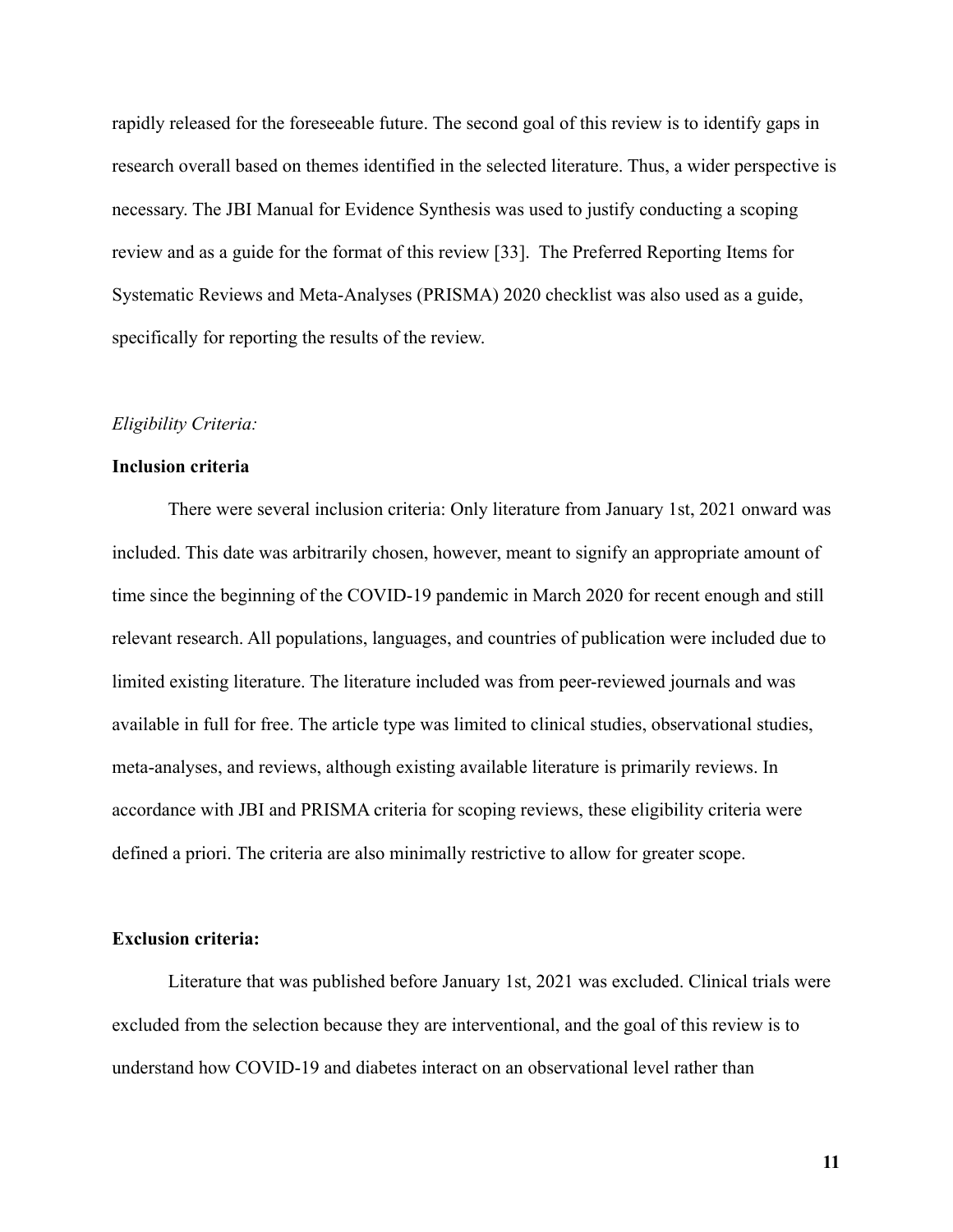treatments. Literature not readily available in full for free was not included. Furthermore, literature that did not primarily focus on diabetes and COVID-19 was excluded. For example, a study discussing multiple comorbidities including diabetes in the context of COVID-19 was excluded because diabetes during COVID-19 was not the primary subject. This exclusion criterion was enforced during the manual selection process of reviewing abstracts done by the thesis author. This allowed the review to be more specific to the review objectives and removed irrelevant information.

# *Search Strategy*

In accordance with the two main categories of existing literature identified in the review introduction, two separate searches were conducted. The first search started with "COVID-19 AND diabetes mellitus" followed by the keywords found in Table 1 to address the more theoretical associations discussed. The second search started with "SARS-CoV-2 AND hyperglycemia" followed by the keywords found in Table 1 to address the more technical mechanisms discussed.

Table 1 lists the keywords used in the search. However, in filtering the search results, the keywords were also used during the manual abstract review to decide whether the papers retrieved were relevant and specific enough to diabetes and COVID-19 to include. Searches were conducted in PubMed (keywords are provided in Table 1) in April 2022.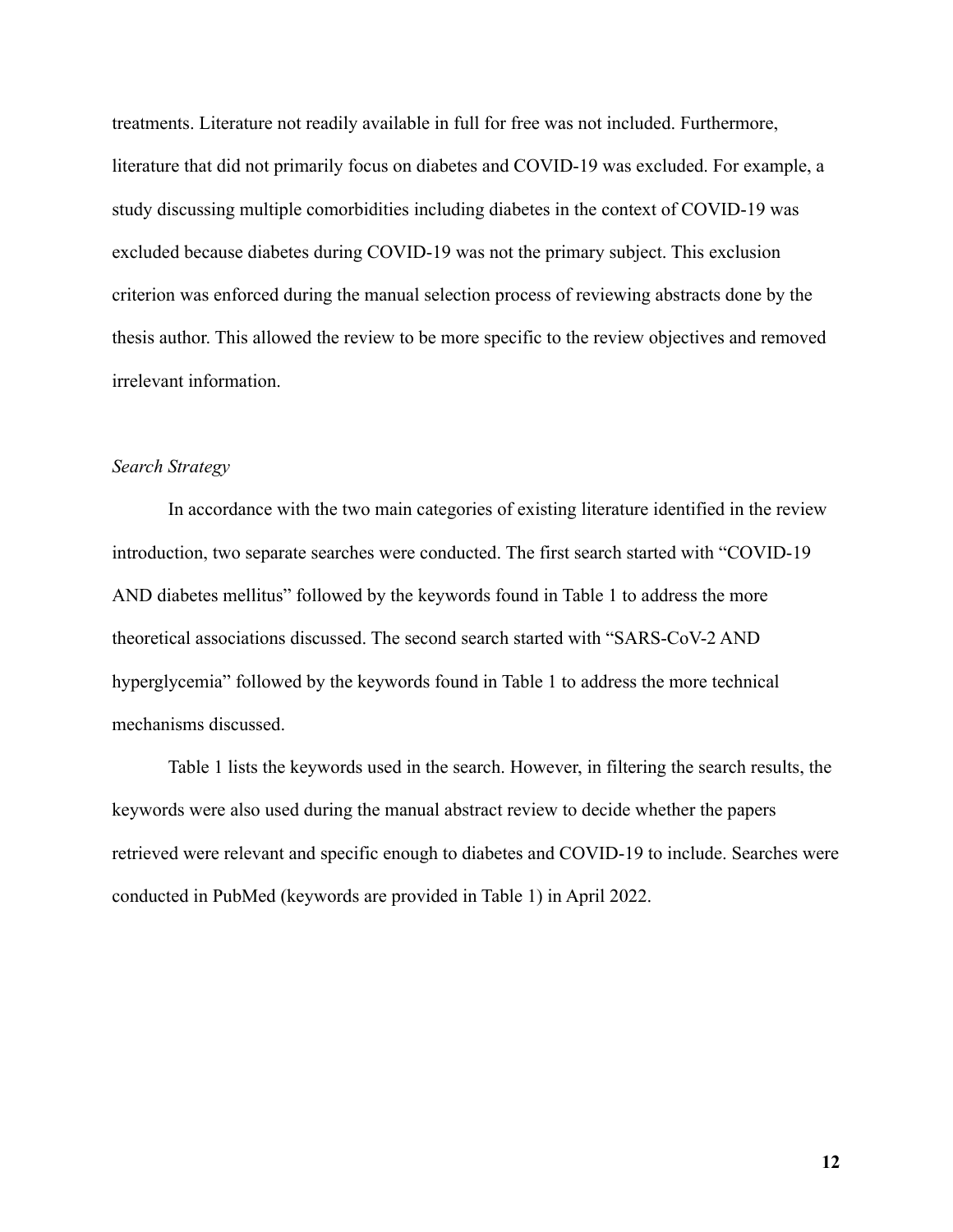| <b>Diabetes</b>           | COVID-19               | <b>Treatment</b> | Outcome   |
|---------------------------|------------------------|------------------|-----------|
| <b>New-Onset Diabetes</b> | Pandemic               | Self-Management  | Morbidity |
| Diabetes Mellitus         | Viral Infection        | Telemedicine     | Mortality |
| Diabetic Ketoacidosis     | SARS-CoV-2             | Mechanism        | Diagnosis |
| <b>Risk Factor</b>        | Post COVID-19 Syndrome |                  |           |
| Type $1/T$ ype $2$        | Long COVID             |                  |           |
| Insulin                   | COVID-19               |                  |           |
| Hyperglycemia             |                        |                  |           |
| Comorbidity               |                        |                  |           |

Table 1. Primary keywords of interest in searching for literature and filtering the literature

Search 1:

"COVID-19 AND diabetes mellitus AND ( diabetic ketoacidosis OR new-onset diabetes OR type 1 OR type 2 OR insulin OR hyperglycemia OR comorbidity) AND (pandemic OR infection OR SARS-CoV-2 OR post COVID-19 syndrome OR long COVID) AND (self-management OR telemedicine OR mechanism) AND (morbidity OR mortality OR diagnosis)"

Search 2:

"SARS-CoV-2 AND hyperglycemia AND (diabetic ketoacidosis OR new-onset diabetes OR type 1 OR type 2 OR insulin OR diabetes OR comorbidity) AND (pandemic OR viral infection OR COVID-19 OR post COVID-19 syndrome OR long COVID) AND (self-management OR telemedicine OR mechanism) AND (morbidity OR mortality OR diagnosis)"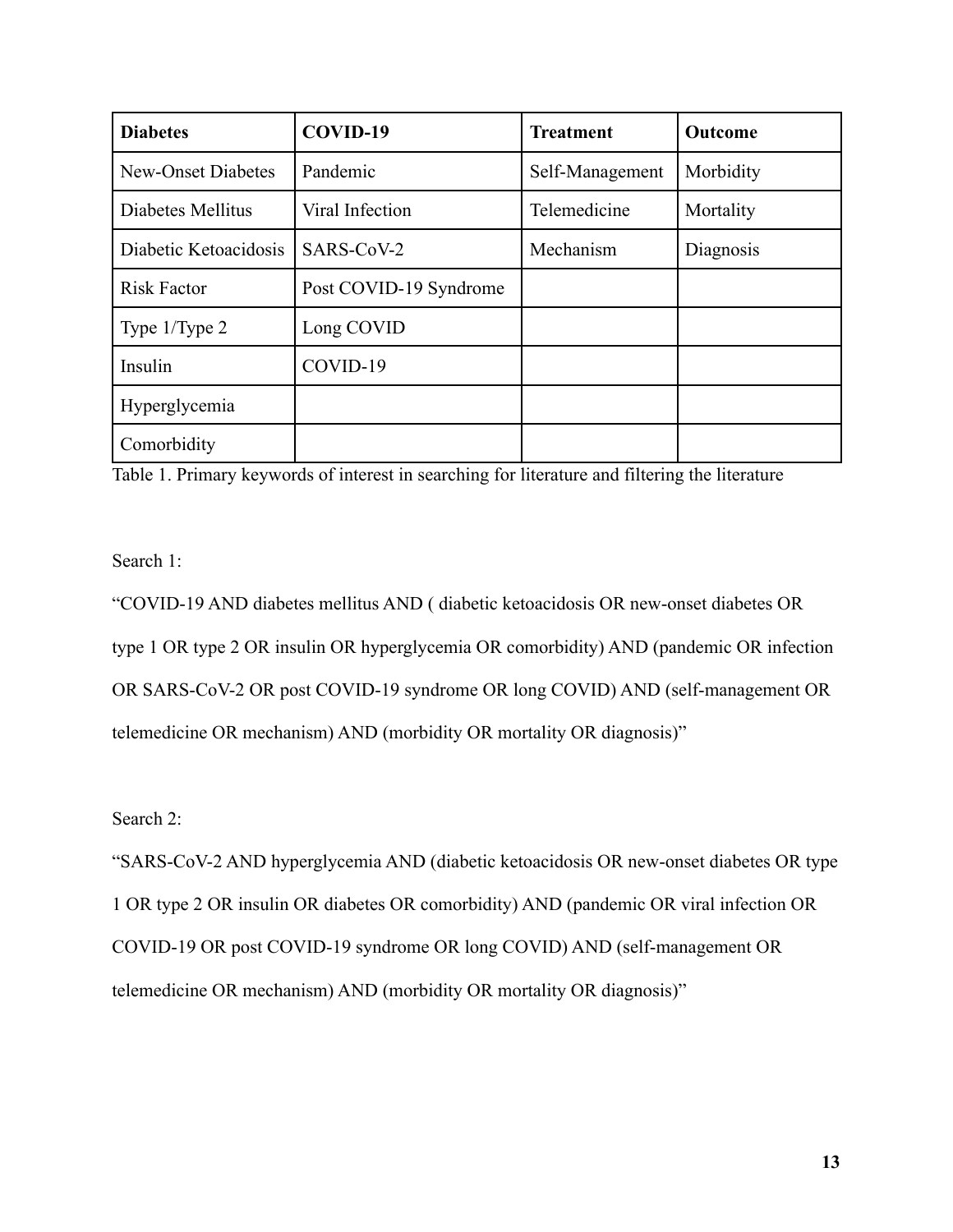# *Selection Process*

The selection process for this scoping review included five steps. From the initial search results, the results were filtered based on the date published, article type, free full-text availability, and duplicates from a previous search. The last step of the selection process was reviewing the abstracts of the remaining search results and selecting only the relevant literature that focused primarily on diabetes and COVID-19.

#### Results

The two searches on PubMed resulted in a collective total of 428 results. After filtering the results by date to exclude literature before January 1st, 2021, there were a total of 261 results. Further filtering of literature not available as a free full text yielded 227 total results, and filtering by article type yielded 107 results. After filtering out duplicates, 95 search results remained. Filtering by article type yielded the greatest exclusion by filtering the results from 227 to 107. This was primarily because a large fraction of the searched literature was reporting case numbers, which was excluded since those reports were time-specific and thus were outdated at the time this review was conducted. A manual filtering process was then used to assess the remaining searches. The abstracts of the 95 results were reviewed by the thesis author and filtered accordingly based on the exclusion criteria quality assessment. The main reason that literature was excluded in this step was because it was too specific or was not in line with the review objectives. Adhering to the review objectives, selection prioritized generalizability to analyze a comprehensive overview on the topic. In total, 13 papers were selected in accordance with the eligibility criteria for this scoping review [Figure 1].

**14**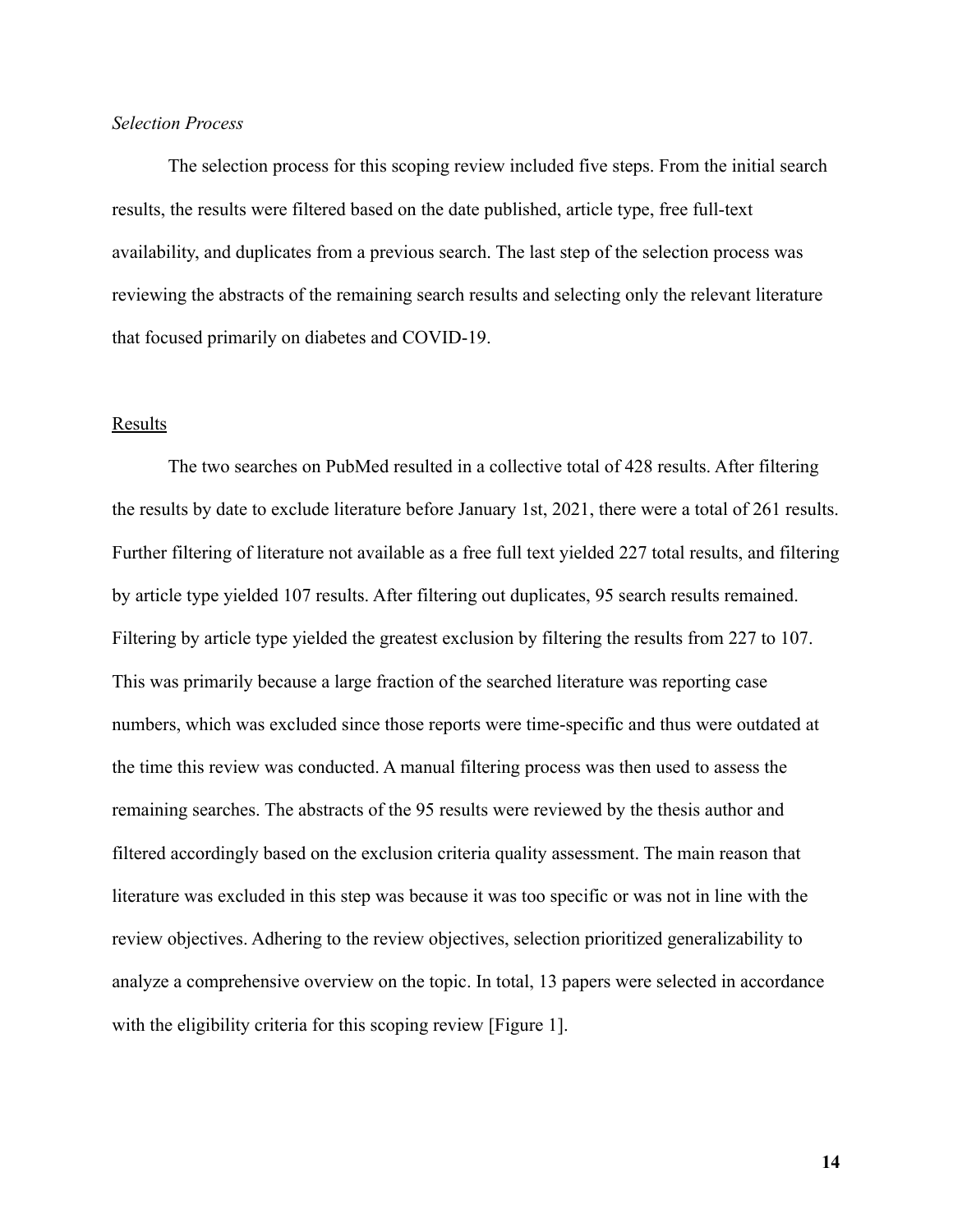# *Pubmed Searches*

|                                    | Search 1 | Search 2 |
|------------------------------------|----------|----------|
| <b>Initial Results</b>             | 361      | 67       |
| Filtering by Date                  | 220      | 41       |
| Limit Text Availability            | 190      | 37       |
| Limit Article Type                 | 89       | 18       |
| <b>Remove Duplicates</b>           | 89       | 6        |
| Manual Filter (Abstract<br>Review) | 11       | 2        |

Table 2. The literature selection process yielded 13 total articles in the review.

# *Analysis*

Overall, 13 papers were selected in total for the scoping review. All 13 papers were literature reviews, and all 13 were published within the past 12 months. After summarizing the main points of each paper (Table 4, Table 5), six different themes were identified as commonly discussed in the selected literature. The summaries of the key themes in each paper are provided in Table 3.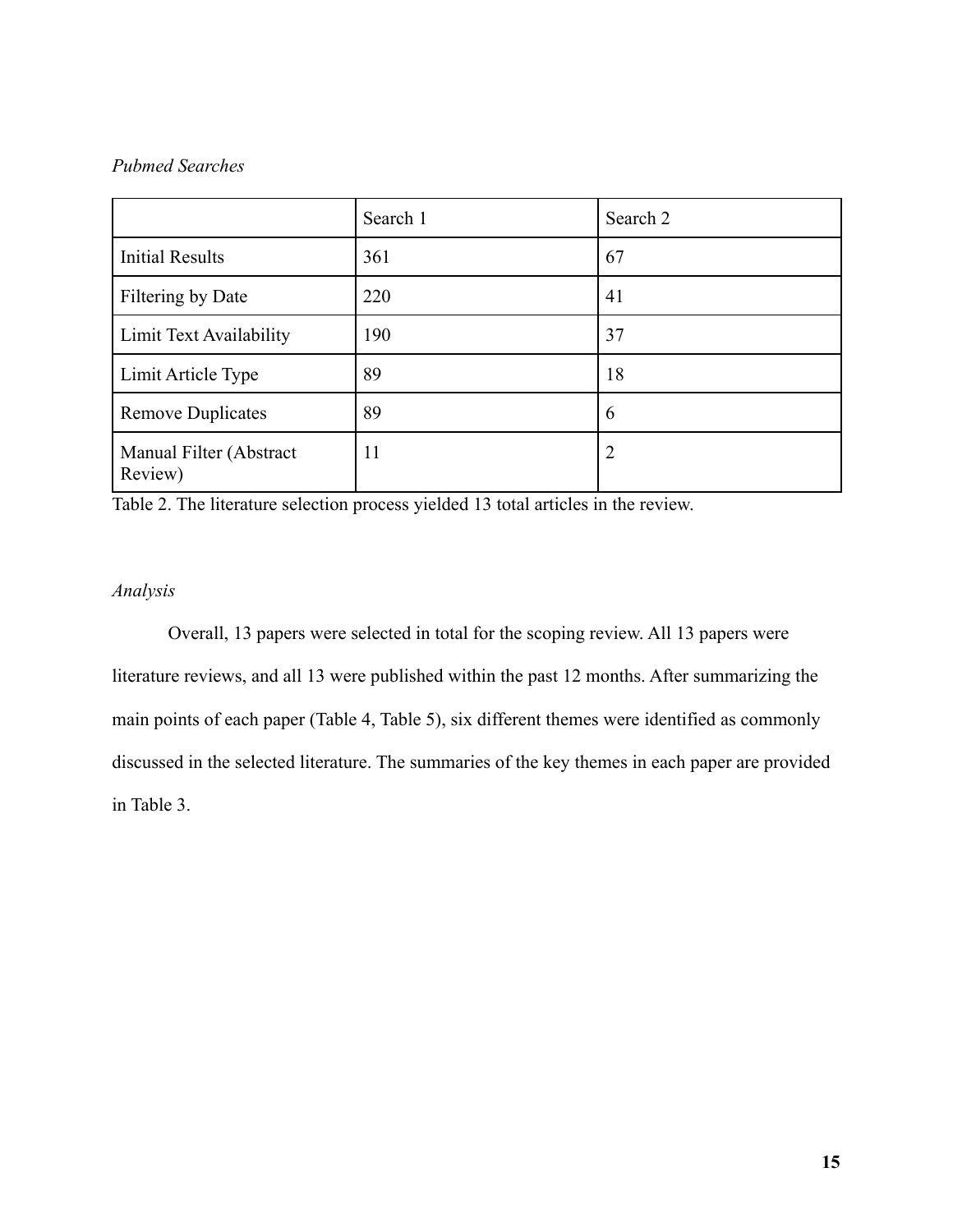| Study                       | Diabetes is<br>a risk<br>factor for<br>contracting<br>COVID-19 | Diabetes is<br>a risk<br>factor for<br>poor health<br>outcomes<br>after<br>contracting<br>COVID-19 | Diabetes<br>self-manag<br>ement<br>during<br>social<br>distancing | Long-term<br>symptoms<br>patients<br>with<br>diabetes<br>after<br>COVID-19<br>infection | New-onset<br>diabetes<br>after<br>COVID-19<br>infection | Biological<br>mechanism<br>linking<br>diabetes<br>and<br>SARS-CoV<br>$-2$ | Total<br>Themes<br>Discussed |
|-----------------------------|----------------------------------------------------------------|----------------------------------------------------------------------------------------------------|-------------------------------------------------------------------|-----------------------------------------------------------------------------------------|---------------------------------------------------------|---------------------------------------------------------------------------|------------------------------|
| Metwally<br>et al.          | $\mathbf X$                                                    | X                                                                                                  |                                                                   | $\mathbf X$                                                                             | $\mathbf X$                                             |                                                                           | $\overline{4}$               |
| Shreshtha<br>et al          |                                                                | $\mathbf X$                                                                                        |                                                                   |                                                                                         |                                                         |                                                                           | $\mathbf{1}$                 |
| Michalakis<br>K, Ilias I    |                                                                | $\mathbf X$                                                                                        |                                                                   |                                                                                         | X                                                       | $\mathbf X$                                                               | $\mathfrak{Z}$               |
| Sabri et al                 | X                                                              | $\mathbf X$                                                                                        |                                                                   |                                                                                         | $\mathbf X$                                             | $\mathbf X$                                                               | $\overline{4}$               |
| Mahrooz et<br>al            |                                                                | X                                                                                                  |                                                                   | X                                                                                       | $\mathbf X$                                             | $\mathbf X$                                                               | $\overline{4}$               |
| Kazakou et<br>al            |                                                                | $\mathbf X$                                                                                        |                                                                   |                                                                                         | $\mathbf X$                                             |                                                                           | $\overline{2}$               |
| Mahmudpo<br>ur et al        |                                                                | $\mathbf X$                                                                                        |                                                                   |                                                                                         |                                                         | $\mathbf X$                                                               | $\overline{2}$               |
| Unnikrishn<br>an et al      |                                                                | $\mathbf X$                                                                                        | $\mathbf X$                                                       | $\mathbf X$                                                                             |                                                         | $\mathbf X$                                                               | $\overline{4}$               |
| Yonekawa<br>A,<br>Shimono N |                                                                | $\mathbf X$                                                                                        |                                                                   |                                                                                         | X                                                       | $\mathbf X$                                                               | $\mathfrak{Z}$               |
| Roy S,<br>Demmer R          |                                                                | $\mathbf X$                                                                                        |                                                                   |                                                                                         |                                                         |                                                                           | $\mathbf{1}$                 |
| Srivastava<br>et al         |                                                                | $\mathbf X$                                                                                        |                                                                   | $\mathbf X$                                                                             |                                                         | $\boldsymbol{\mathrm{X}}$                                                 | $\mathfrak{Z}$               |
| Sardu et al.                |                                                                | $\boldsymbol{\mathrm{X}}$                                                                          | X                                                                 |                                                                                         |                                                         | $\mathbf X$                                                               | $\overline{3}$               |
| Singh et al                 |                                                                | $\boldsymbol{\mathrm{X}}$                                                                          |                                                                   |                                                                                         | $\boldsymbol{\mathrm{X}}$                               | $\mathbf X$                                                               | $\overline{3}$               |
| Ratio                       | 2/13                                                           | 13/13                                                                                              | 2/13                                                              | 4/13                                                                                    | 7/13                                                    | 9/13                                                                      |                              |
| Percentage                  | 15.4%                                                          | 100%                                                                                               | 15.4%                                                             | 30.8%                                                                                   | 53.8%                                                   | 69.2%                                                                     |                              |

Table 3. Review of which themes were discussed in each of the 13 articles in the review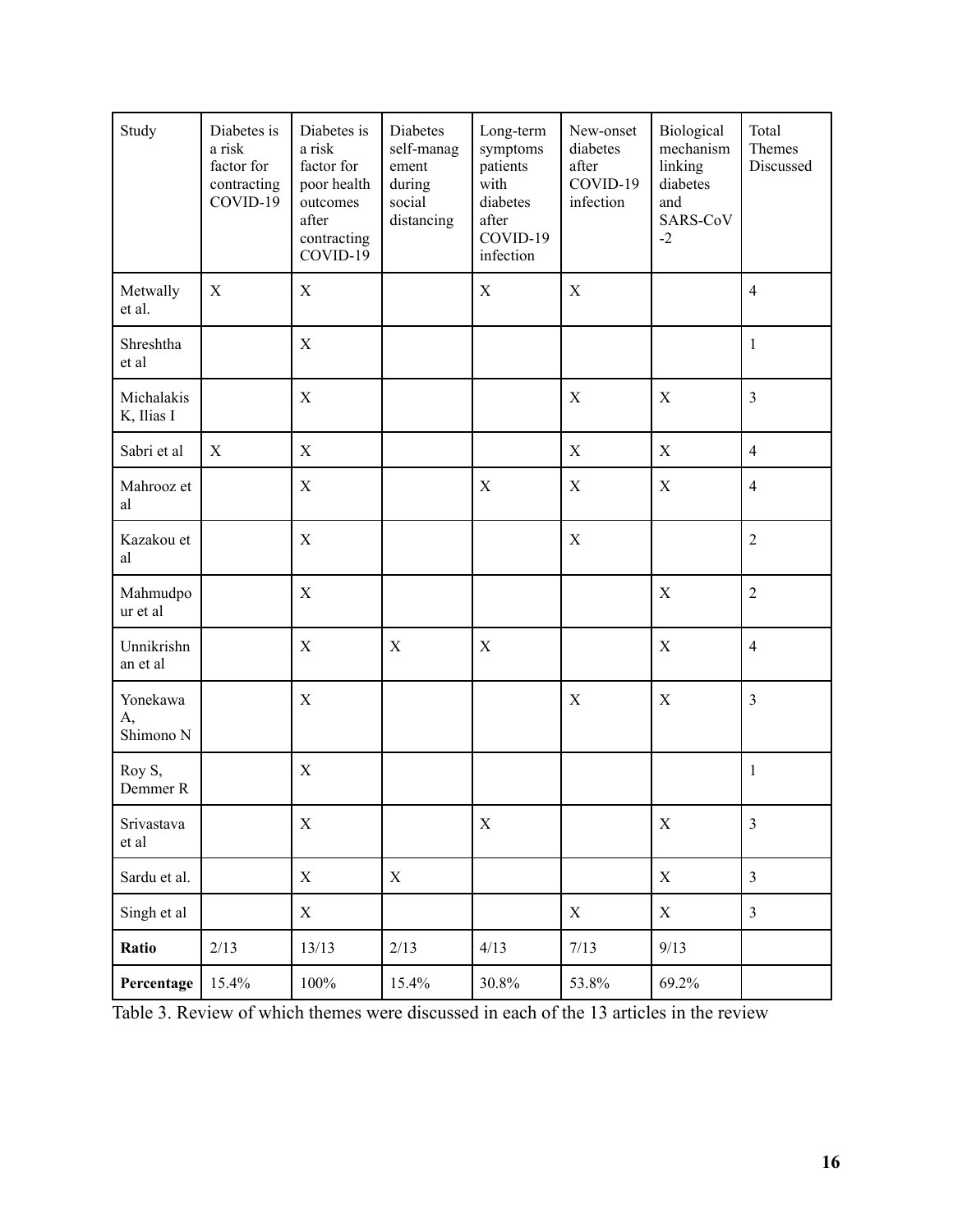Table 3 offers insight into areas of study that are currently being prioritized and what research is lacking. All 13 papers discussed diabetes as a risk factor for poor health outcomes after COVID-19 infection and came to similar conclusions. Of the selected literature, 53.8% discussed new-onset diabetes after COVID-19 infection with mixed conclusions, and 69.2% of the selected literature discussed the biological mechanism of interaction between diabetes and COVID-19. Additionally, 30.8% discussed long-term symptoms of COVID-19 among diabetic patients, each of which determined that there is not enough information to draw a conclusion at this point, and 15.4% of the selected literature discussed diabetes as a risk factor for contracting COVID-19.

The studies included in this review reviewed a multitude of article types. Out of the 13 selected articles, 12 included observational studies, 7 included reviews, 6 included meta-analyses, and 2 included experimental studies. In contrast to this review, the articles included literature from 2020 which allowed for a greater range of article type than this scoping review.

#### *Diabetes as a Risk Factor for Contracting COVID-19*

Among the papers that discussed this theme, none came to any definitive conclusions. Metwally et al. and Sabri et al. suggest that there is evidence to support that hyperglycemia may increase risk of contracting COVID-19, however, both ultimately conclude that the mechanism of this association is still unclear and further research should be conducted [12, 17.].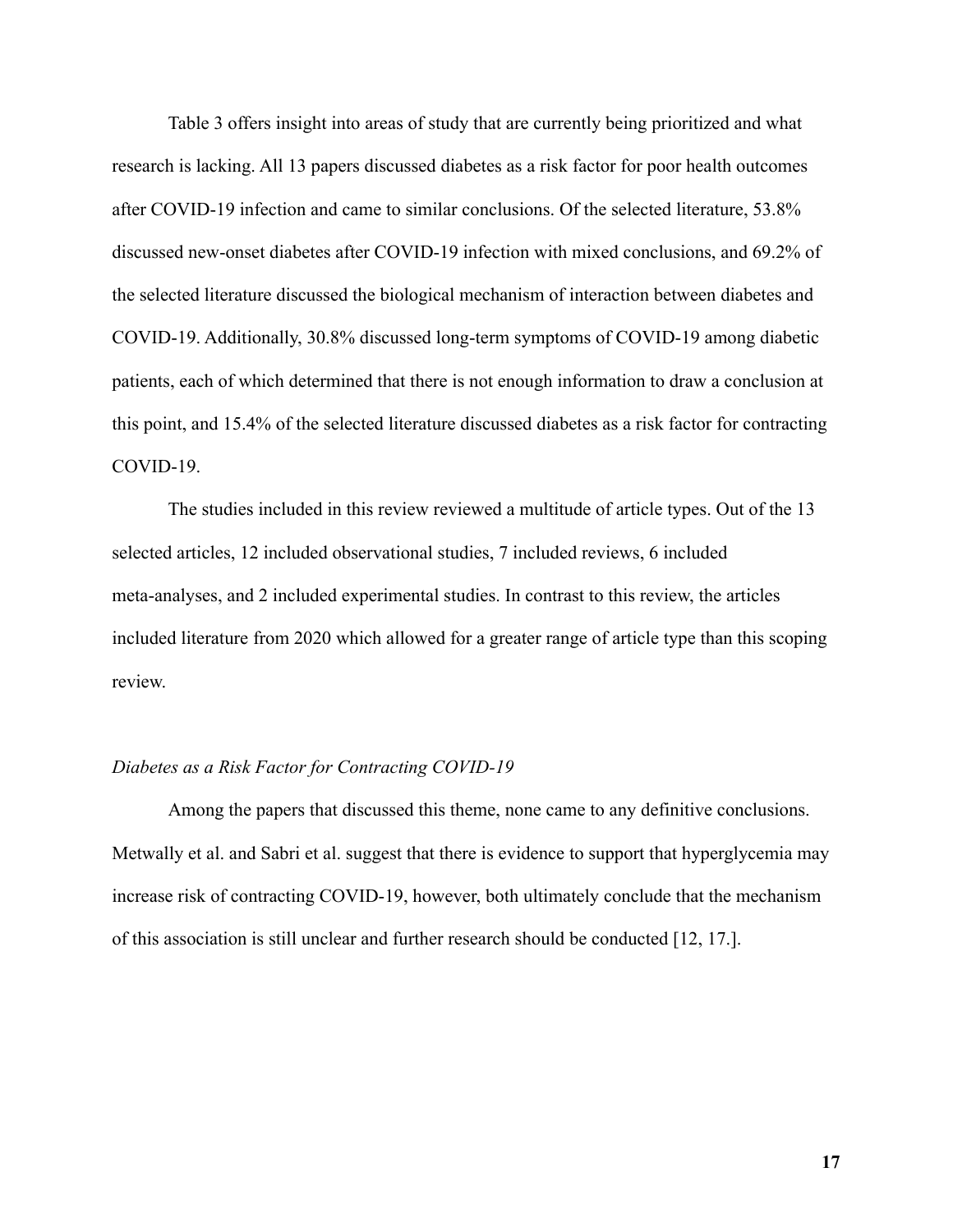#### *Diabetes as a Risk Factor for Poor Health Outcomes after COVID-19 Infection*

Every article selected in this review concluded that diabetes is a risk factor for a poor prognosis after COVID-19 infection. These poor health outcomes include hospitalization, long-term symptoms, and mortality [12]. A study in China, also corroborated by a study in England, found that the mortality rate among patients with diabetes who had been infected with COVID-19 was approximately triple that of patients who did not have diabetes [23]. Poor glycemic control was identified as a key risk factor for poor health outcomes after COVID-19 infection in both diabetic and non-diabetic patients [14]. Hyperglycemia severity on the first day a patient is hospitalized for COVID-19 was found to be a strong predictor of prognosis, however, the specific blood glucose levels have not been defined yet [23].

#### *Diabetes Self-Management During Social Distancing*

As a result of strict social distancing in response to increased COVID-19 cases, patients with diabetes did not have access to the regular care they previously relied on to manage their diabetes [22]. Poor management of diabetes can increase the risk of COVID-19 poor health outcomes, loss of limbs, and mortality [22]. Telemedicine allowed patients to regularly speak to their providers, but patients could not get their health metrics regularly checked. If further care was needed, it had to be classified as severe enough to warrant a visit to a hospital where resources were extremely limited and the risk of contracting COVID-19 was greater [22].

The pandemic also caused significant changes to lifestyle. Access to adequate nutrition, insulin, and medication was limited because venturing into public spaces increased the risk of COVID-19, especially for patients with diabetes. Overall regular physical activity decreased and stress levels increased, which worsened diabetes management [Unnikrishnan]. The compounded

**18**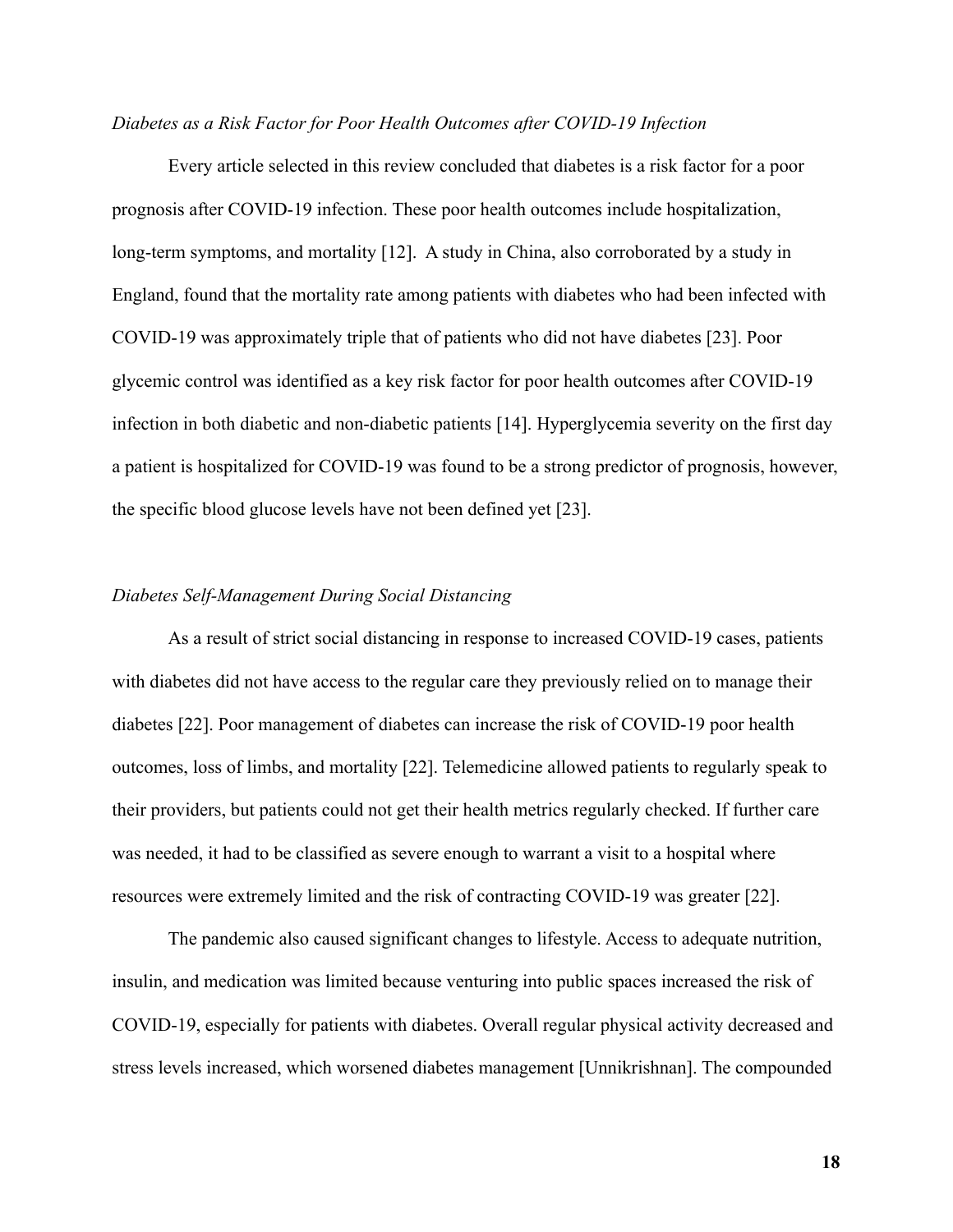effect of lifestyle changes and lack of access to care quickly became a significant concern for patients with diabetes.

#### *Long-Term Impact of COVID-19 in Patients with Diabetes*

Metwally et al, Mahrooz et al, Unnikrishnan et al, and Srivastava et al. briefly discussed potential long-term symptoms of COVID-19 infection among diabetic patients, but none of them came to a definitive conclusion. Mahrooz et al suggested that diabetes is a risk factor for "long COVID" which includes tiredness, muscle pain, joint pain, and breathlessness. Furthermore, the severity of COVID-19 symptoms may be correlated to risk of new-onset diabetes, and potentially overall immunity [20]. For example, a patient who experienced diabetic ketoacidosis is at higher risk of long-term COVID-19 symptoms and contracting new infections than a patient who experienced mild hyperglycemia [20]. Singh et al. discussed how vaccine immunity may wane quicker in patients with diabetes, which is why vaccinating as many people as possible is so important [19].

#### *New-Onset Diabetes After COVID-19*

There has been evidence that new-onset type 1 diabetes is a potential long-term impact of COVID-19 [20]. There is currently insufficient data to draw any conclusions, however, the use of corticosteroids in treating COVID-19, hyperglycemia, and metabolic dysfunction during COVID-19 infection may be associated with new-onset diabetes [17]. Mahrooz et al. and Sabri et al. suggest that while there is evidence to support that COVID-19 infection increases the risk of new-onset diabetes, the mechanisms of this association are still unknown and further research should be conducted [18, 17]. Evidence that viral infections such as rubella may be associated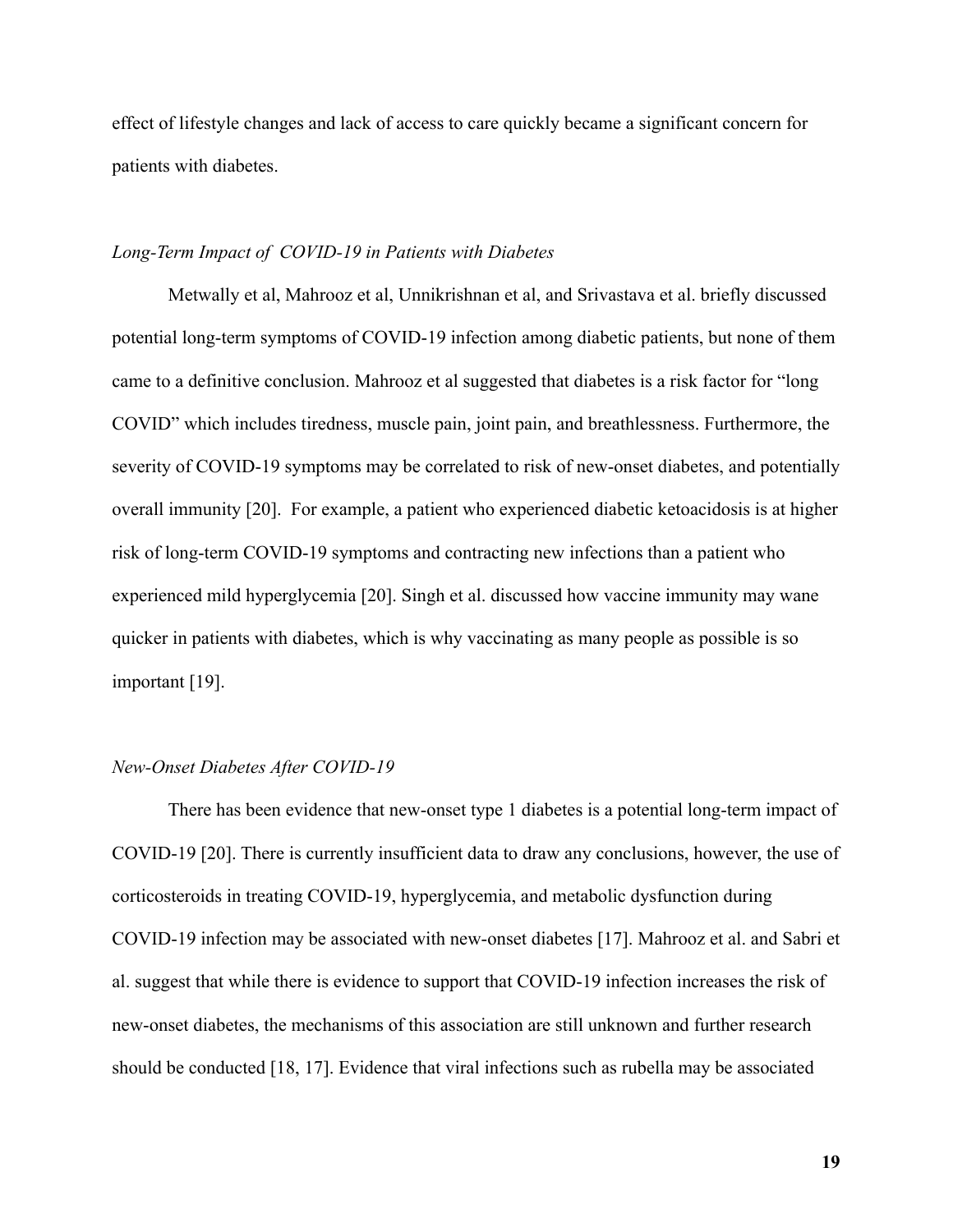with new-onset diabetes has been available and accepted for a decade, so there is a biological precedent for new-onset diabetes after COVID-19 infection [12]. It is also plausible that new-onset diabetes is primarily a long-term impact of COVID-19 among people who were already predisposed to a diabetes diagnosis [20]. Yonekawa et al. suggests that COVID-19 may cause glycemic dysregulation even in previously healthy patients, which may result in new-onset diabetes [23] Further research is necessary, however, to make more definitive conclusions.

#### *Diabetes and SARS-CoV-2 Interacting Mechanism*

The actual mechanism of why diabetes increases the risk of mortality and other poor health outcomes in patients with COVID-19 is still being studied; however, several potential possibilities have been proposed. In patients with uncontrolled diabetes, hyperglycemia allows an increased rate of SARS-CoV-2 replication. This viral proliferation both increases the severity of COVID-19 and quickens the progression of symptoms [28]. Patients with diabetes who experience hyperglycemia would be administered an increased dose of insulin, which is associated with an increase in cytokines that causes inflammation [28]. This response has the potential to cause a cytokine storm, in which the immune system begins attacking its own tissues, which can be life-threatening.

Another potential outcome of COVID-19 infection is beta cell damage. Appropriate beta-cell function is critical for patients with diabetes because these cells produce insulin. ACE2 receptors where SARS-CoV-2 binds to are expressed in beta cells [14]. Accordingly, SARS-CoV-2 impacts beta-cell function, thus impacting glycemic control [20]. Furthermore, patients with diabetes are often on ACE inhibitor medications to manage co-existing hypertension, however, these medications increase ACE2 expression and thus allow

**20**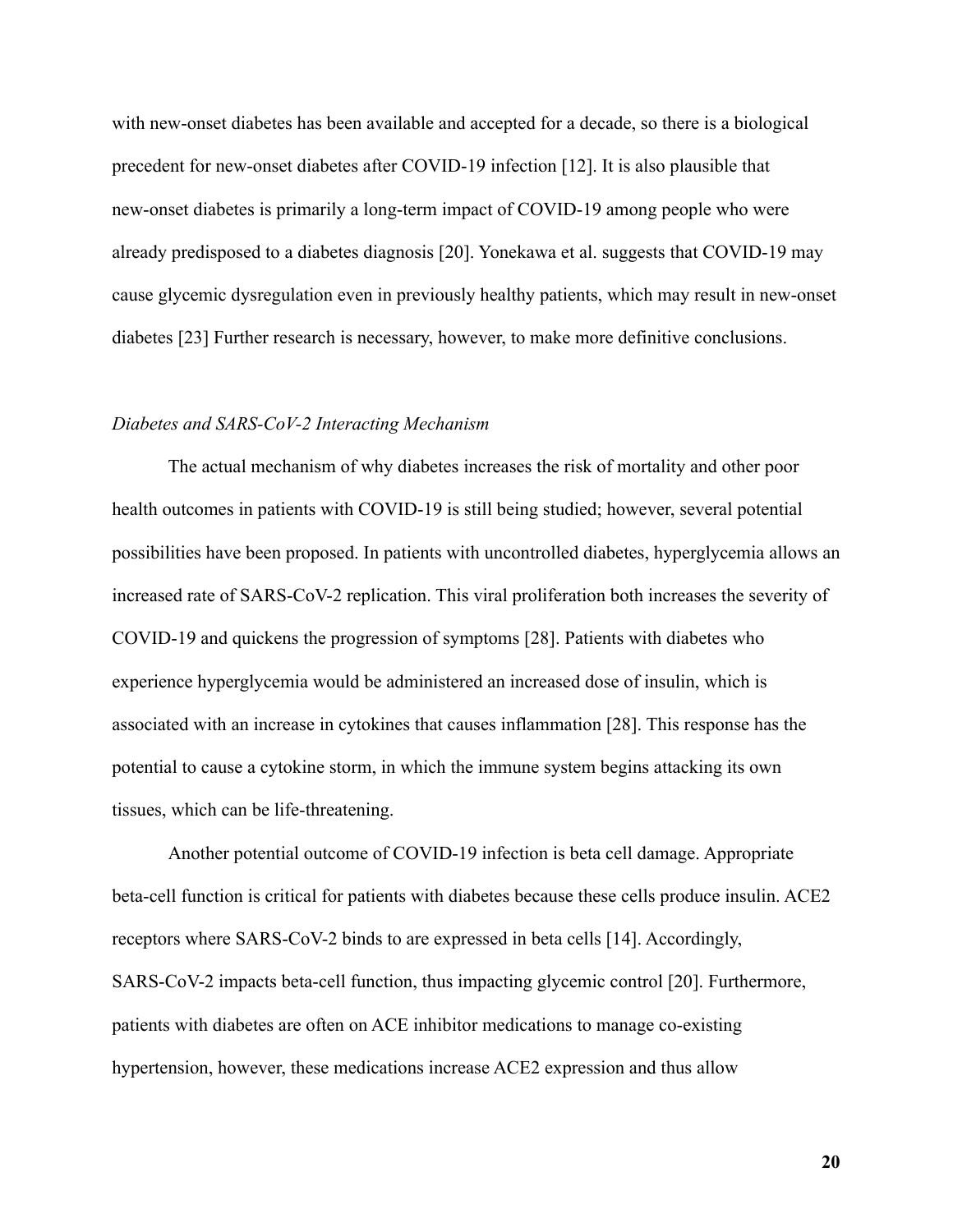SARS-CoV-2 greater opportunity to bind, infect, and progress [28]. The reason why diabetic patients infected with COVID-19 are at so much higher risk of poor outcomes is that diabetes worsens COVID-19 and COVID-19 worsens diabetes.

#### **Discussion**

Given these thematic breakdowns, it is clear that more research is needed to determine if and how diabetes is a risk factor for contracting COVID-19, how diabetes self-management changed during social distancing, long-term symptoms of COVID-19 among diabetic patients, and new-onset diabetes. Even though 61.5% of the literature discussed new-onset diabetes, the results were inconclusive suggesting that this is an area of research that should be prioritized. By contrast, research about diabetes as a risk factor for poor health outcomes after COVID-19 infection may not need to be prioritized anymore because there is comparatively sufficient and consistent literature that has determined that diabetes is a risk factor.

There are also clear gaps in the types of research being conducted. More recent literature after January 1st, 2021 are primarily reviews. However, based on the articles reviewed in the selected literature, there are very few experimental studies. Furthermore, though 12 of the 13 selected articles included observational studies, these studies were from before 2021. More observational and experimental studies should be conducted moving forward to fill this gap, and provide more recent data.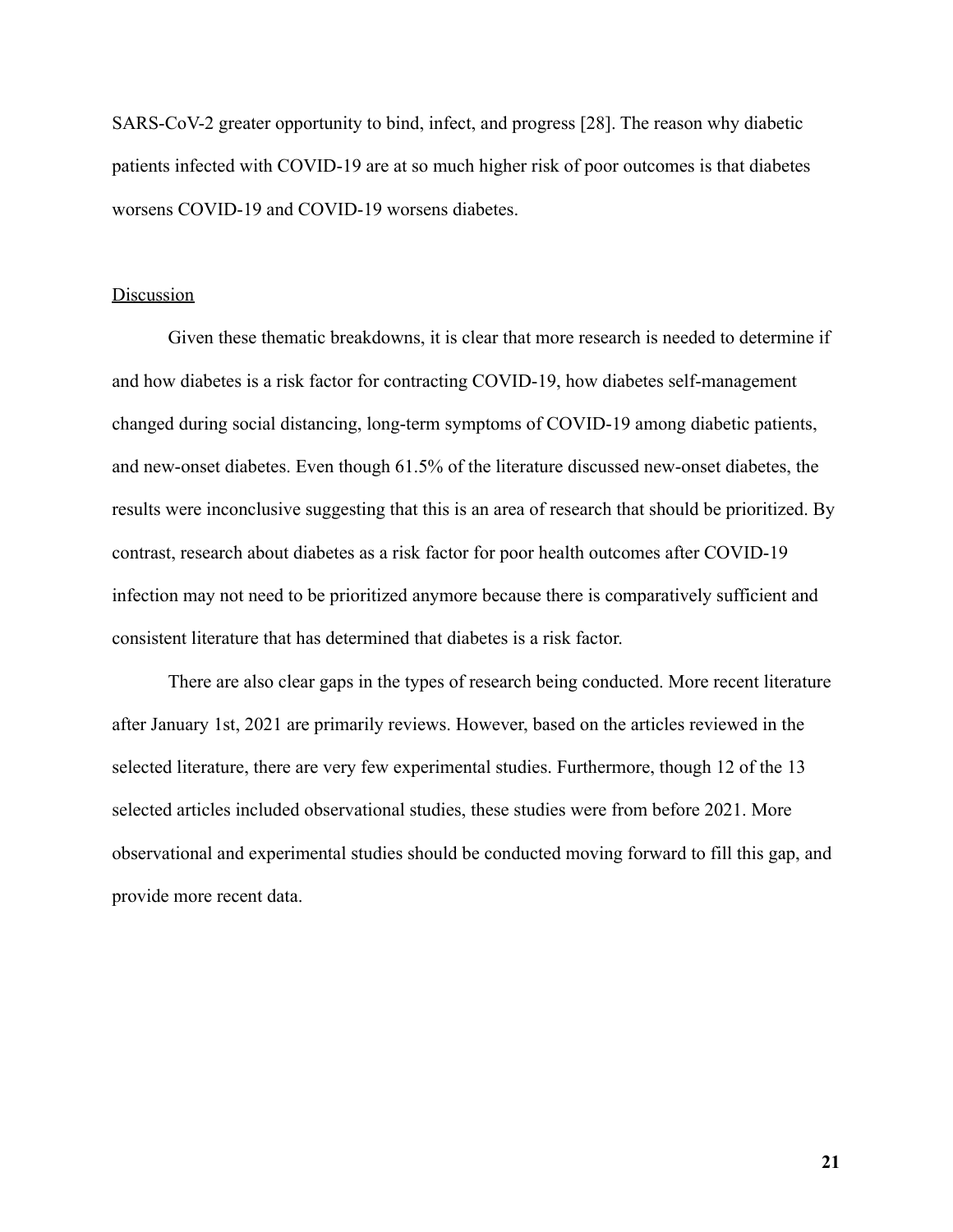## Conclusion

#### *Limitations*

There were several clear limitations to this literature review. First, only reviews were included. This was because most observational studies in the initial search were excluded since they were from 2020. Other more recent observational studies were very specific, which was not in line with the review objective of generalizability. Additionally, observational studies require longer periods of time, meaning that the short timeframe has limited most literature about COVID to reviews.

There is also a limitation on the information consolidated in this review itself due to the timeline of COVID-19. Studies about COVID-19, and furthermore studies about diabetes and COVID-19, are very recent, and more research is needed to draw more definitive conclusions. Especially when evaluating long-term impacts, long periods of time are necessary for follow up. Because of this, minimal clinical data is available, limiting the application of this scoping review. Research is quickly being published, though, and more definitive conclusions can be made once more information is available.

#### *Overall Conclusion and Recommendations*

This scoping review has effectively consolidated the existing literature regarding diabetes and COVID-19 and has illuminated where further research is necessary. There is no definitive conclusion if diabetes is a risk factor for contracting COVID-19, how diabetes self-management was impacted during social distancing, long-term symptoms after COVID-19 infection in patients with diabetes, and new-onset diabetes after COVID-19 infection. Accordingly, these are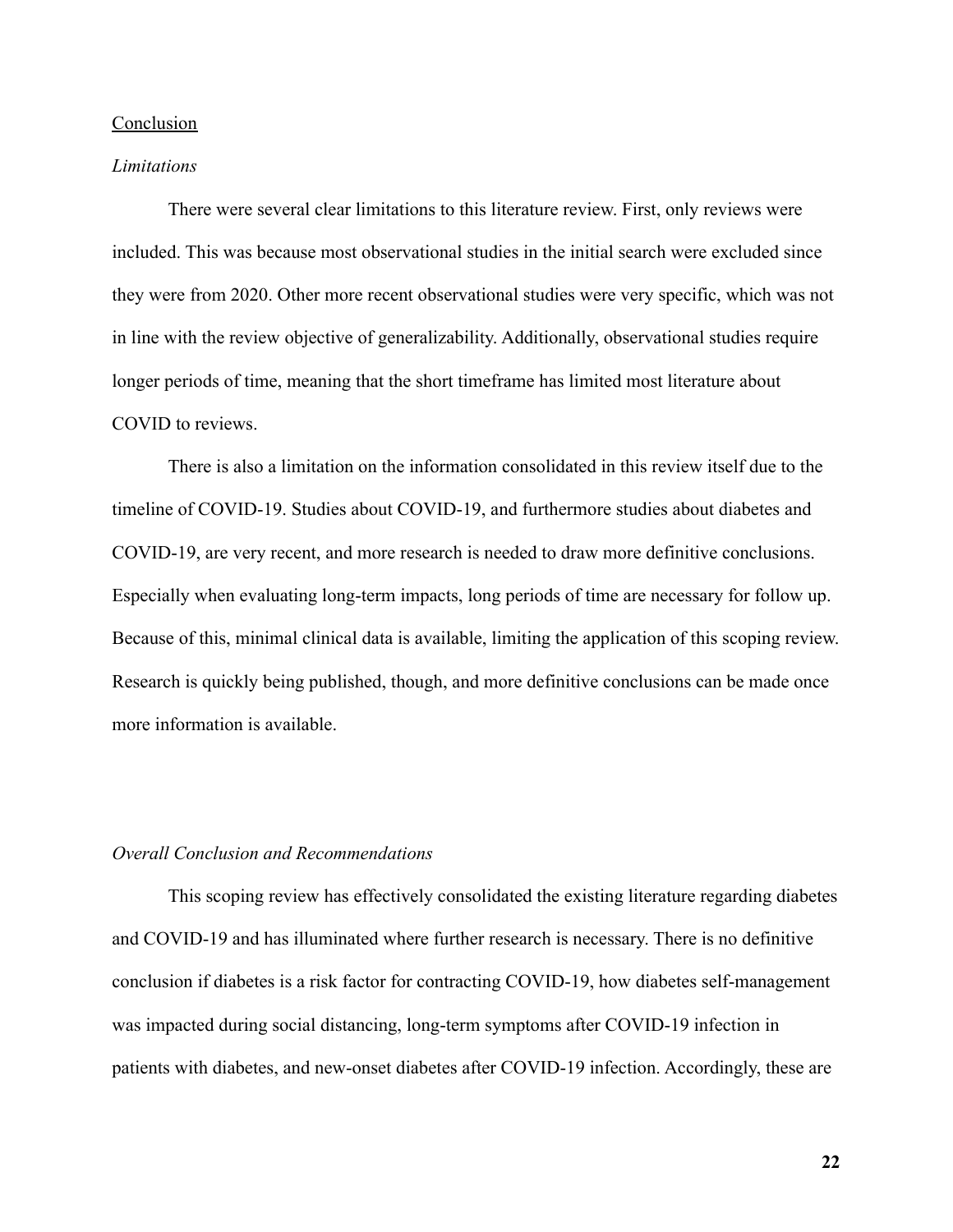areas of research that should be prioritized moving forward. Every article selected did conclude that diabetes is a risk factor for poor health outcomes after contracting COVID-19 and there is sufficient evidence to support the proposed biological mechanisms between diabetes and COVID-19. There were no notable discrepancies in conclusions between the selected literature. Although there were varying degrees of confidence in certain conclusions, all authors agreed that at this point no definitive conclusions can be made due to limited information. All of the papers emphasized the importance of further research. Developing novel strains of COVID-19 continue to pose a threat in the pandemic, and research should continue because it is valuable to have the appropriate information in order to develop treatments. As more time passes, greater research will be available about the interaction between COVID-19 and diabetes.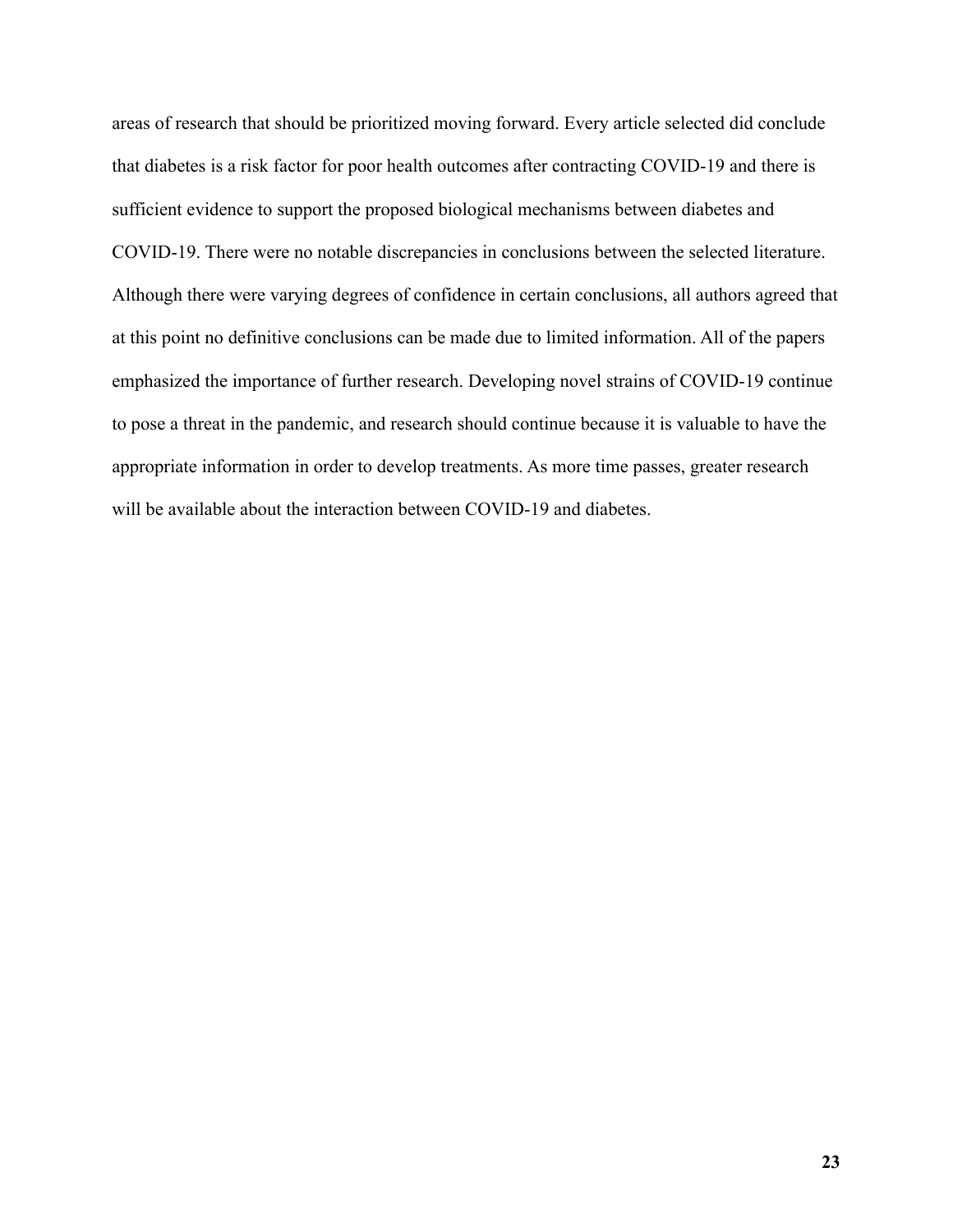# References

- 1. *Covid-19 data explorer*. Our World in Data. (n.d.). Retrieved April 29, 2022, from https://ourworldindata.org/explorers/coronavirus-data-explorer
- 2. Boddu SK, Aurangabadkar G, Kuchay MS. New onset diabetes, type 1 diabetes and COVID-19. Diabetes Metab Syndr. 2020 Nov-Dec;14(6):2211-2217. doi: 10.1016/j.dsx.2020.11.012. Epub 2020 Nov 17. PMID: 33395782; PMCID: PMC7669477.
- 3. Kuchay MS, Reddy PK, Gagneja S, Mathew A, Mishra SK. Short term follow-up of patients presenting with acute onset diabetes and diabetic ketoacidosis during an episode of COVID-19. Diabetes Metab Syndr. 2020 Nov-Dec;14(6):2039-2041. doi: 10.1016/j.dsx.2020.10.015. Epub 2020 Oct 21. PMID: 33113470; PMCID: PMC7577220.
- 4. Muniangi-Muhitu H, Akalestou E, Salem V, Misra S, Oliver NS, Rutter GA. Covid-19 and Diabetes: A Complex Bidirectional Relationship. Front Endocrinol (Lausanne). 2020 Oct 8;11:582936. doi: 10.3389/fendo.2020.582936. PMID: 33133024; PMCID: PMC7578412.
- 5. Lim, S., Bae, J.H., Kwon, HS. *et al.* COVID-19 and diabetes mellitus: from pathophysiology to clinical management. *Nat Rev Endocrinol* 17, 11–30 (2021). https://doi.org/10.1038/s41574-020-00435-4
- 6. Apicella, M., Campopiano, M. C., Mantuano, M., Mazoni, L., Coppelli, A., & Del Prato, S. (2020). Covid-19 in people with diabetes: Understanding the reasons for worse outcomes. *The Lancet Diabetes & Endocrinology*, *8*(9), 782–792. https://doi.org/10.1016/s2213-8587(20)30238-2
- 7. Peric, S., Stulnig, T.M. Diabetes and COVID-19. *Wien Klin Wochenschr* 132, 356–361 (2020). https://doi.org/10.1007/s00508-020-01672-3
- 8. Boddu, S. K., Aurangabadkar, G., & Kuchay, M. S. (2020). New onset diabetes, type 1 diabetes and COVID-19. *Diabetes & metabolic syndrome*, *14*(6), 2211–2217. https://doi.org/10.1016/j.dsx.2020.11.012
- 9. Sathish, T., & Cao, Y. (2021). Is newly diagnosed diabetes as frequent as preexisting diabetes in COVID-19 patients? *Diabetes & Metabolic Syndrome: Clinical Research & Reviews*, *15*(1), 147–148. https://doi.org/10.1016/j.dsx.2020.12.024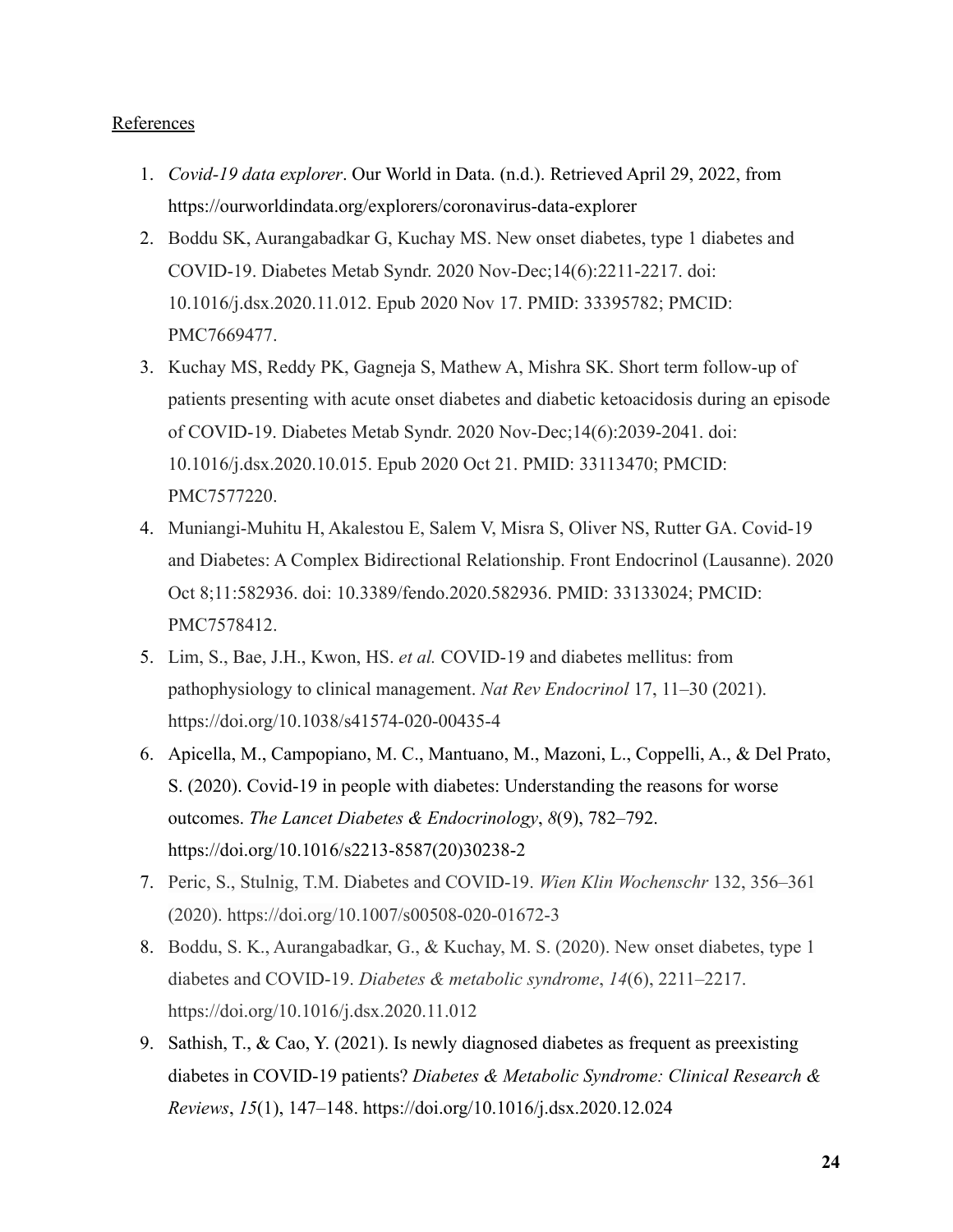- 10. Sathish, T., Anton, M.C. and Sivakumar, T. (2021), New-onset diabetes in "long COVID". Journal of Diabetes, 13: 693-694. <https://doi.org/10.1111/1753-0407.13187>
- 11. Triccio, A. C., Lillie, E., Zarin, W., O'Brien, K. K., & Colquhoun, H. (2018). PRISMA Extension for Scoping Reviews (PRISMA-ScR): Checklist and Explanation. *Annals of Internal Medicine*. https://doi.org/10.7717/peerj.10163/supp-2
- 12. Metwally, A. A., Mehta, P., Johnson, B. S., Nagarjuna, A., & Snyder, M. P. (2021). Covid-19–induced new-onset diabetes: Trends and technologies. *Diabetes*, *70*(12), 2733–2744. https://doi.org/10.2337/dbi21-0029
- 13. Shrestha, D. B., Budhathoki, P., Raut, S., Adhikari, S., Ghimire, P., Thapaliya, S., Rabaan, A. A., & Karki, B. J. (2021). New-onset diabetes in COVID-19 and clinical outcomes: A systematic review and meta-analysis. *World Journal of Virology*, *10*(5), 275–287. https://doi.org/10.5501/wjv.v10.i5.275
- 14. Michalakis, K., & Ilias, I. (2021). Covid-19 and hyperglycemia/diabetes. *World Journal of Diabetes*, *12*(5), 642–650. https://doi.org/10.4239/wjd.v12.i5.642
- 15. Ghosh, S., Mahalanobish, S. & Sil, P.C. Diabetes: discovery of insulin, genetic, epigenetic and viral infection mediated regulation. *Nucleus* (2021). https://doi.org/10.1007/s13237-021-00376-x
- 16. Nassar, M., Nso, N., Baraka, B., Alfishawy, M., Mohamed, M., Nyabera, A., & Sachmechi, I. (2021). The association between COVID-19 and type 1 diabetes mellitus: A systematic review. *Diabetes & Metabolic Syndrome: Clinical Research & Reviews*, *15*(1), 447–454. https://doi.org/10.1016/j.dsx.2021.02.009
- 17. Sabri, S., Bourron, O., Phan, F., & Nguyen, L. S. (2021). Interactions between diabetes and covid-19: A narrative review. *World Journal of Diabetes*, *12*(10), 1674–1692. https://doi.org/10.4239/wjd.v12.i10.1674
- 18. Mahrooz, A., Muscogiuri, G., Buzzetti, R. *et al.* The complex combination of COVID-19 and diabetes: pleiotropic changes in glucose metabolism. *Endocrine* 72, 317–325 (2021). https://doi.org/10.1007/s12020-021-02729-7
- 19. Singh M, Barrera Adame O, Nickas M, Robison J, Khatchadourian C, Venketaraman V. Type 2 Diabetes Contributes to Altered Adaptive Immune Responses and Vascular Inflammation in Patients With SARS-CoV-2 Infection. Front Immunol. 2022 Mar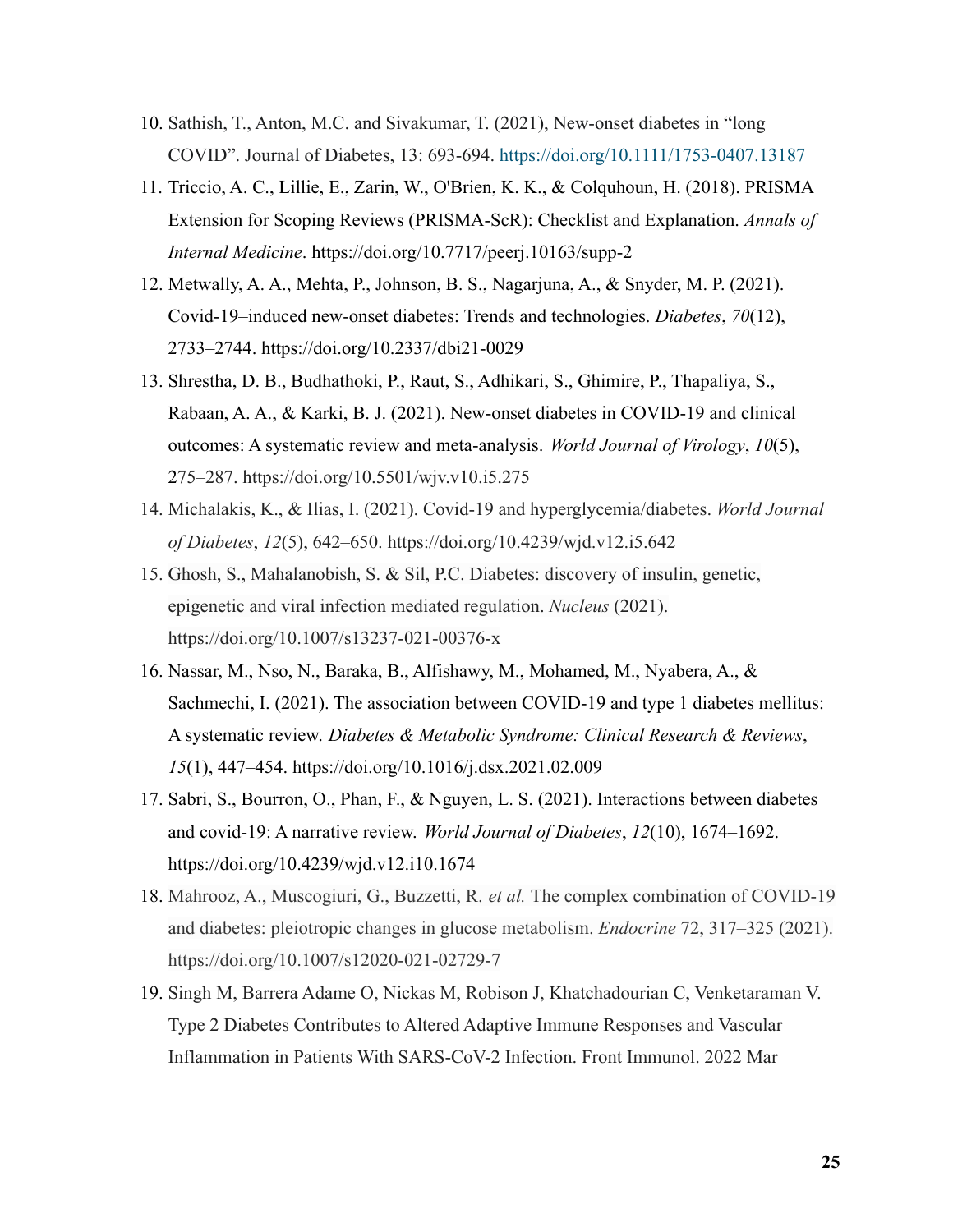24;13:833355. doi: 10.3389/fimmu.2022.833355. PMID: 35401518; PMCID: PMC8986985.

- 20. Kazakou, P., Lambadiari, V., Ikonomidis, I., Kountouri, A., Panagopoulos, G., Athanasopoulos, S., Korompoki, E., Kalomenidis, I., Dimopoulos, M. A., & Mitrakou, A. (2022). Diabetes and covid-19; a bidirectional interplay. *Frontiers in Endocrinology*, *13*. https://doi.org/10.3389/fendo.2022.780663
- 21. Mahmudpour, M., Vahdat, K., Keshavarz, M. *et al.* The COVID-19-diabetes mellitus molecular tetrahedron. *Mol Biol Rep* (2022). https://doi.org/10.1007/s11033-021-07109-y
- 22. Unnikrishnan, R., Misra, A. Diabetes and COVID19: a bidirectional relationship. *Eur J Clin Nutr* 75, 1332–1336 (2021). https://doi.org/10.1038/s41430-021-00961-y
- 23. Yonekawa A, Shimono N. Clinical Significance of COVID-19 and Diabetes: In the Pandemic Situation of SARS-CoV-2 Variants including Omicron (B.1.1.529). Biology. 2022; 11(3):400. https://doi.org/10.3390/biology11030400
- 24. Viswanathan, V., Puvvula, A., Jamthikar, A. D., Saba, L., Johri, A. M., Kotsis, V., Khanna, N. N., Dhanjil, S. K., Majhail, M., Misra, D. P., Agarwal, V., Kitas, G. D., Sharma, A. M., Kolluri, R., Naidu, S., & Suri, J. S. (2021). Bidirectional link between diabetes mellitus and coronavirus disease 2019 leading to cardiovascular disease: A narrative review. *World Journal of Diabetes*, *12*(3), 215–237. https://doi.org/10.4239/wjd.v12.i3.215
- 25. Kountouri A, Korakas E, Ikonomidis I, Raptis A, Tentolouris N, Dimitriadis G, Lambadiari V. Type 1 Diabetes Mellitus in the SARS-CoV-2 Pandemic: Oxidative Stress as a Major Pathophysiological Mechanism Linked to Adverse Clinical Outcomes. *Antioxidants*. 2021; 10(5):752. https://doi.org/10.3390/antiox10050752
- 26. Mendes, T.B., Câmara-de-Souza, A.B. & Halpern, B. Hospital management of hyperglycemia in the context of COVID-19: evidence-based clinical considerations. *Diabetol Metab Syndr* 14, 37 (2022). https://doi.org/10.1186/s13098-022-00808-x
- 27. Roy, S., & Demmer, R. T. (2022). Impaired glucose regulation, SARS-COV-2 infections and adverse COVID-19 outcomes. *Translational Research*, *241*, 52–69. https://doi.org/10.1016/j.trsl.2021.11.002
- 28. Srivastava, A., Rockman-Greenberg, C., Sareen, N. *et al.* An insight into the mechanisms of COVID-19, SARS-CoV2 infection severity concerning β-cell survival and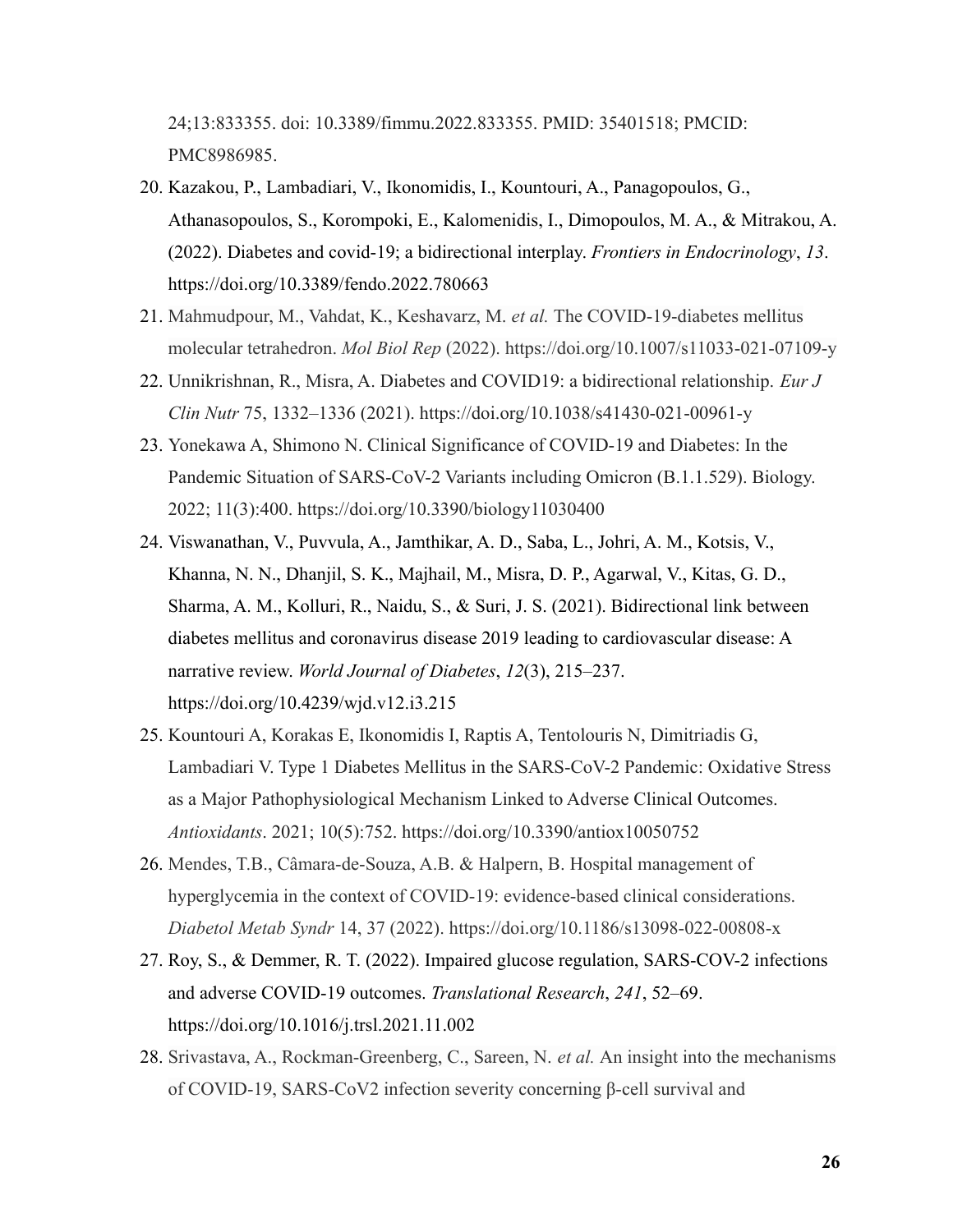cardiovascular conditions in diabetic patients. *Mol Cell Biochem* (2022). https://doi.org/10.1007/s11010-022-04396-2

- 29. U.S. Department of Health and Human Services. (n.d.). *What is diabetes?* National Institute of Diabetes and Digestive and Kidney Diseases. Retrieved May 1, 2022, from https://www.niddk.nih.gov/health-information/diabetes/overview/what-is-diabetes
- 30. *Pro-inflammatory cytokines overview*. Thermo Fisher Scientific US. (n.d.). Retrieved May 1, 2022, from https://www.thermofisher.com/us/en/home/life-science/cell-analysis/cell-analysis-learnin g-center/immunology-at-work/proinflammatory-cytokines-overview.html
- 31. Krishna Sriram Postdoctoral Fellow, Paul Insel Professor of Pharmacology and Medicine, & Rohit Loomba Professor of Medicine. (2021, October 26). *What is the ACE2 receptor, how is it connected to coronavirus and why might it be key to treating COVID-19? the experts explain*. The Conversation. Retrieved May 1, 2022, from https://theconversation.com/what-is-the-ace2-receptor-how-is-it-connected-to-coronaviru s-and-why-might-it-be-key-to-treating-covid-19-the-experts-explain-136928
- 32. Behera, K. K., Hota, D., & Mahapatra, A. (2020). COVID 19 and diabetes: An endocrinologist's perspective. *Journal of Family Medicine and Primary Care*, *9*(9), 4512. https://doi.org/10.4103/jfmpc.jfmpc\_710\_20
- 33. *Why a scoping review?* . JBI. (n.d.). Retrieved May 1, 2022, from https://jbi-global-wiki.refined.site/space/MANUAL/4687794/11.1.1+Why+a+scoping+re view%3F
- 34. Mayo Foundation for Medical Education and Research. (2020, November 11). *Diabetic ketoacidosis*. Mayo Clinic. Retrieved May 1, 2022, from https://www.mayoclinic.org/diseases-conditions/diabetic-ketoacidosis/symptoms-causes/s yc-20371551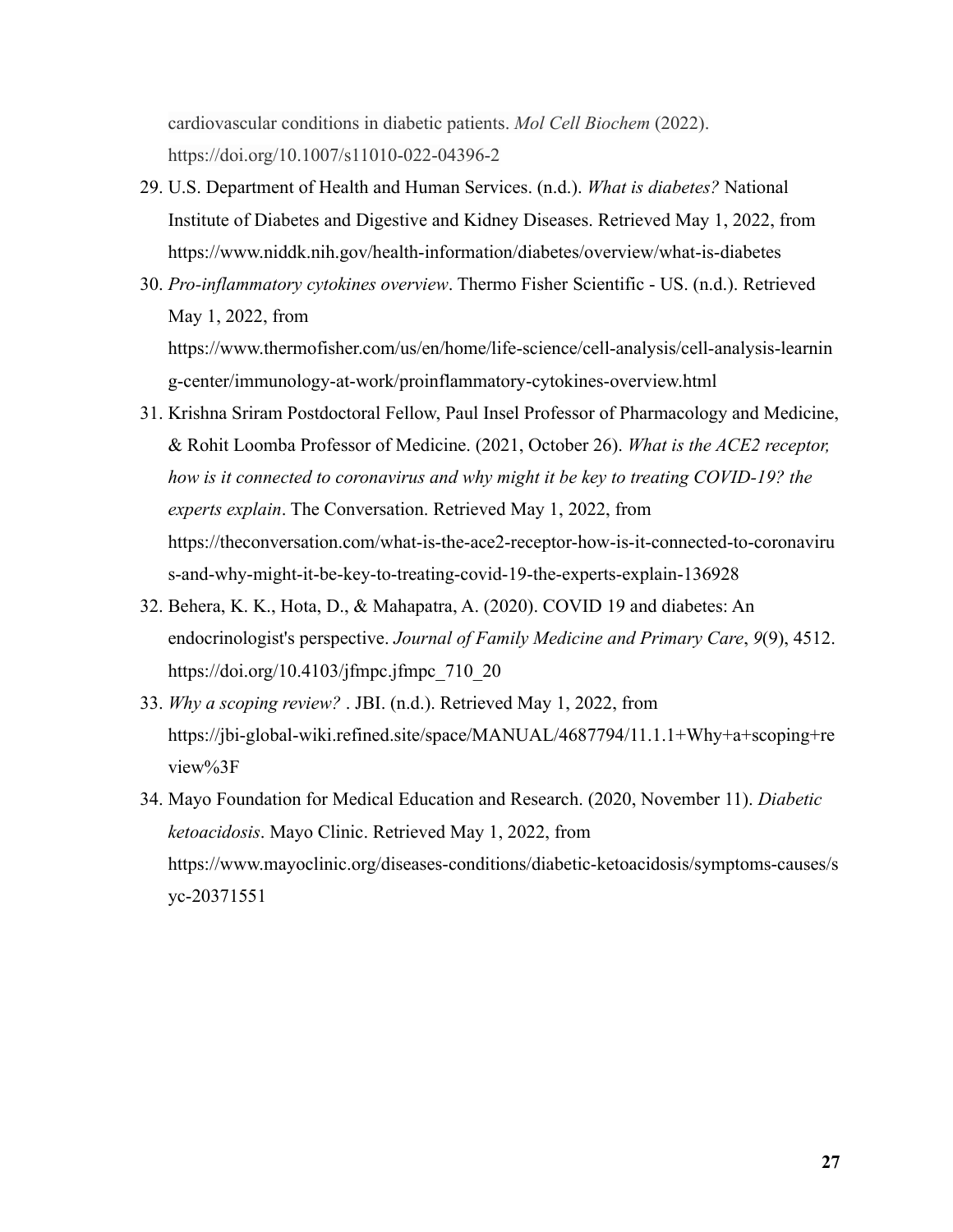# Appendix

Search 1:

"COVID-19 AND diabetes mellitus AND ( diabetic ketoacidosis OR new-onset diabetes OR type 1 OR type 2 OR insulin OR hyperglycemia OR comorbidity) AND (pandemic OR infection OR SARS-CoV-2 OR post COVID-19 syndrome OR long COVID) AND (self-management OR telemedicine OR mechanism) AND (morbidity OR mortality OR diagnosis)"

| Study                    | Date<br>Published | <b>Studies</b><br>Included                 | <b>Summary Findings</b>                                                                                                                                                                                                                                                                                                                                                                                    |  |
|--------------------------|-------------------|--------------------------------------------|------------------------------------------------------------------------------------------------------------------------------------------------------------------------------------------------------------------------------------------------------------------------------------------------------------------------------------------------------------------------------------------------------------|--|
| Metwally et<br>al.       | December<br>2021  | Observational,<br>review                   | Preexisting diabetes shows higher<br>$\bullet$<br>COVID-19 incidence and outcomes<br>Higher frequency of diabetes onset and<br>$\bullet$<br>complications after COVID-19 infection<br>New onset diabetes may be a novel form<br>$\bullet$<br>New technologies may be used to combat<br>this bidirectional relationship<br>There is a history of Type 1 diabetes<br>$\bullet$<br>induced by viral infection |  |
| Shreshtha et al          | September<br>2021 | Observational                              | There is a bidirectional relationship<br>between diabetes and COVID-19<br>Meta-analysis of observational studies<br>$\bullet$<br>Increased mortality in hyperglycemic,<br>$\bullet$<br>previously diabetic, and newly diabetic<br>patients compared to those without<br>diabetes<br>Higher rate of new-onset diabetes and<br>hyperglycemia                                                                 |  |
| Michalakis K,<br>Ilias I | May 2021          | Observational,<br>review                   | Hyperglycemia can worsen symptoms<br>regardless of diabetes diagnosis<br>COVID-19 causes inflammation in beta<br>$\bullet$<br>cells, which may increase risk of diabetes                                                                                                                                                                                                                                   |  |
| Sabri et al              | October<br>2021   | Observational,<br>review,<br>meta-analysis | Lack of beta cells or insulin resistance<br>$\bullet$<br>may be a risk factor for developing<br>COVID-19                                                                                                                                                                                                                                                                                                   |  |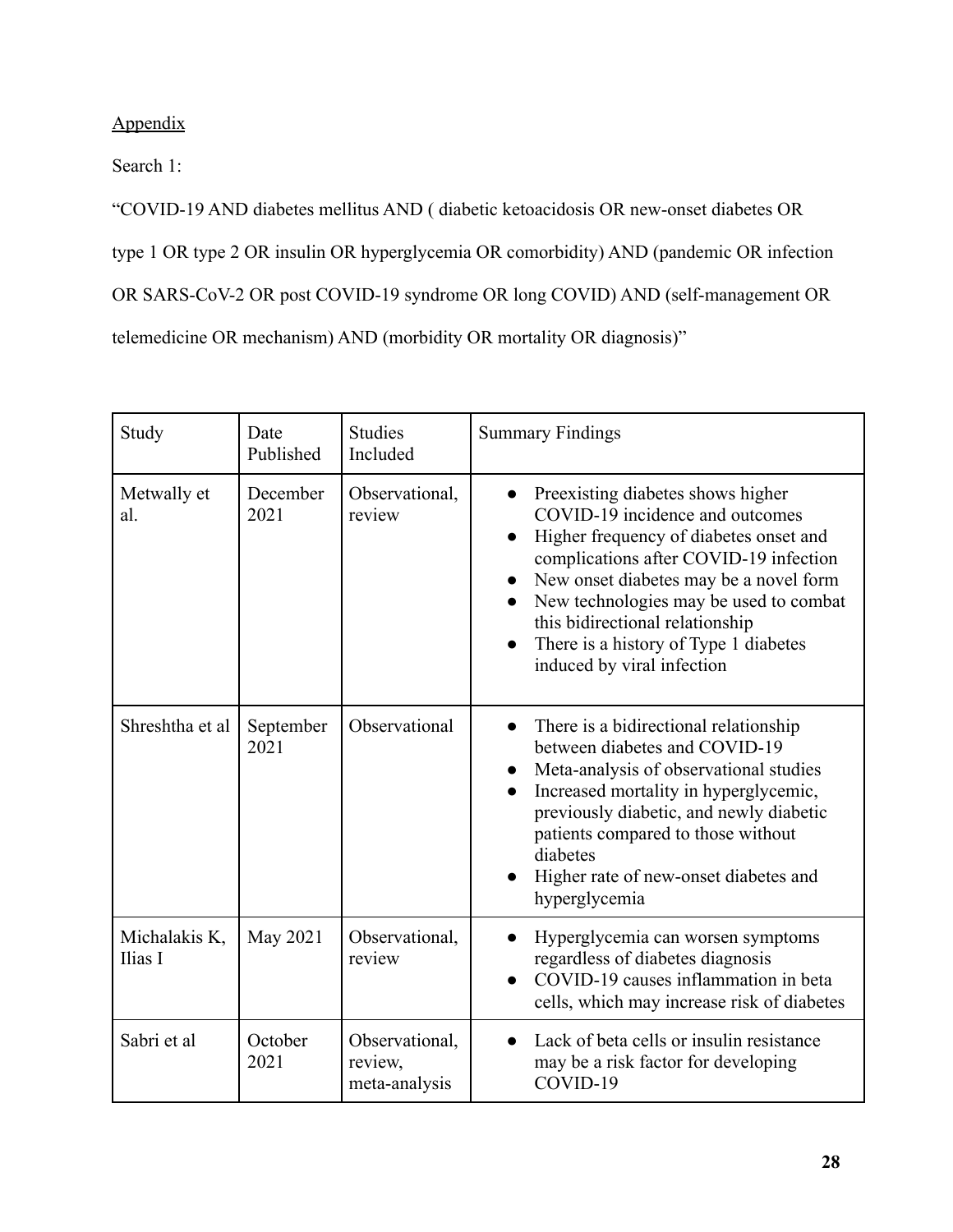|                            |                   |                                                  | Diabetic patients often have other<br>comorbidities that put them at higher risk<br>of COVID-19 infection and mortality<br>Corticosteroid used to treat COVID-19 is<br>associated with new onset diabetes<br>Insulin resistance may be due to the<br>alternate pathway of SARS-CoV-2 of the<br><b>RAS</b>                                                       |
|----------------------------|-------------------|--------------------------------------------------|-----------------------------------------------------------------------------------------------------------------------------------------------------------------------------------------------------------------------------------------------------------------------------------------------------------------------------------------------------------------|
| Mahrooz et al              | May 2021          | Observational,<br>meta-analysis,<br>review       | COVID-19 impacts cellular metabolism,<br>$\bullet$<br>thus decreasing ATP generation<br>SARS-CoV-2 can cause a cytokine storm<br>Metabolic dysfunction impacts COVID-19<br>treatment<br>Long-term symptoms for diabetic patients<br>recovered from COVID-19 are unknown<br>COVID-19 may increase risk of new-onset<br>diabetes via metabolic dysfunction        |
| Kazakou et al              | February<br>2022  | Observational,<br>experimental,<br>meta-analysis | Greater risk of poor health outcomes in<br>diabetic patients diagnosed with<br>COVID-19<br>COVID-19 may cause metabolic<br>dysregulation and impaired glucose<br>homeostasis<br>New-onset diabetes after COVID-19<br>provides evidence of the role of<br>COVID-19 in glucose metabolism                                                                         |
| Mahmudpour<br>et al        | January<br>2022   | Experimental,<br>observational                   | Insulin resistance due to SARS-CoV-2<br>may cause metabolic deterioration in<br>diabetic patients<br>There are multiple metabolic pathways<br>that COVID-19 may be disturbing<br>The diabetes molecular tetrahedron<br>provides a visual representation of the<br>diabetes and COVID-19 relationship, thus<br>yielding more insight into potential<br>therapies |
| Unnikrishnan<br>R, Misra A | September<br>2021 | Observational,<br>review                         | Diabetes is a risk factor for poor health<br>outcomes in COVID-19 patients<br>Poor glycemic control caused by<br>$\bullet$<br>COVID-19 may be due to pancreatic<br>damage, use of corticosteroids, and<br>cytokine storm                                                                                                                                        |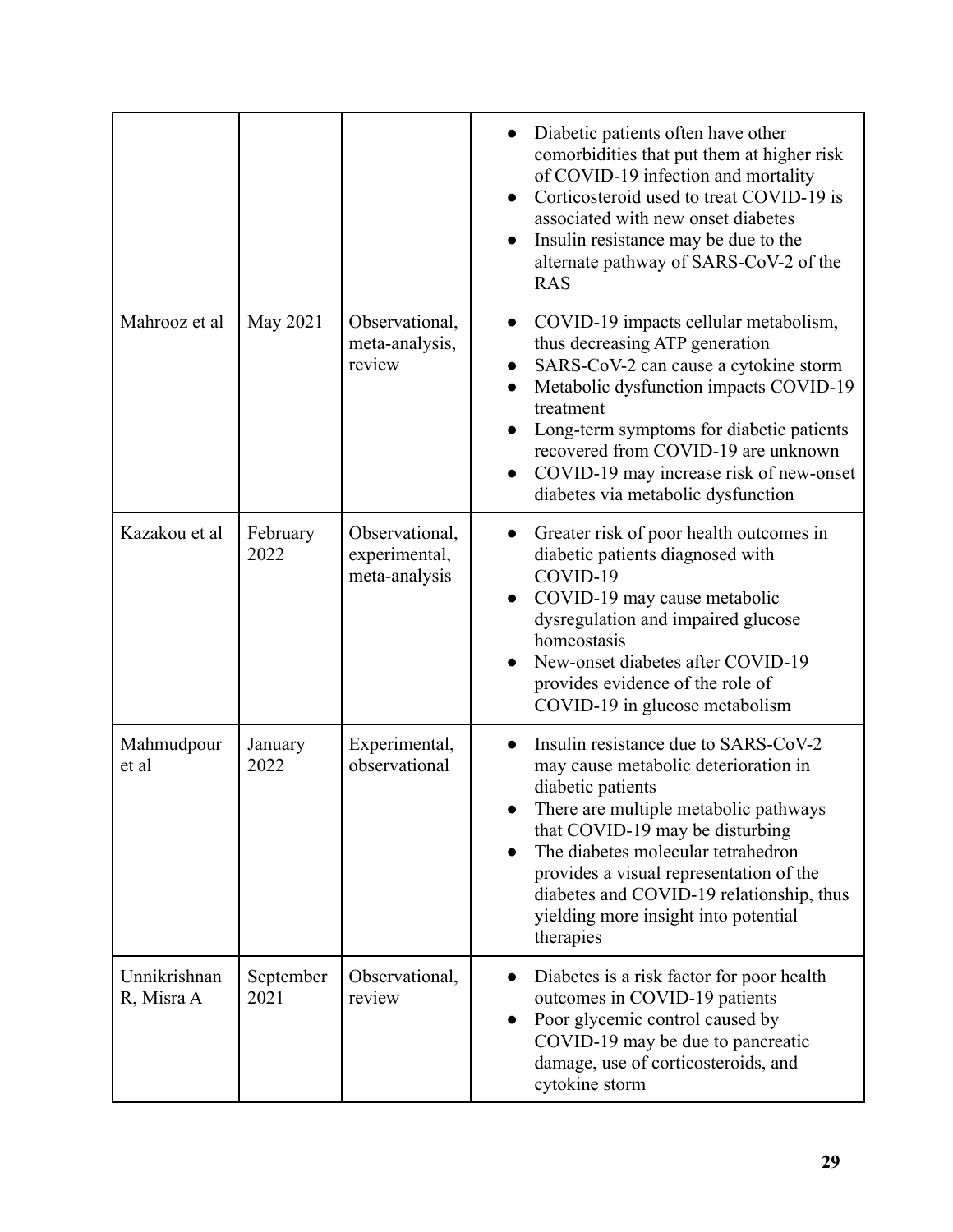|                          |               |                                                             | Diabetic patients had limited access to<br>care, adequate nutrition, and exercise due<br>to social distancing                                                                                                                                                                                                                                                                   |
|--------------------------|---------------|-------------------------------------------------------------|---------------------------------------------------------------------------------------------------------------------------------------------------------------------------------------------------------------------------------------------------------------------------------------------------------------------------------------------------------------------------------|
| Yonekawa A,<br>Shimono N | March<br>2022 | Observational,<br>experimental,<br>meta-analysis,<br>review | Glycemic state prior to COVID-19<br>infection may impact risk of new-onset<br>diabetes<br>The exact mechanism of why diabetes is a<br>$\bullet$<br>risk factor in COVID-19 patients<br>continues to be investigated<br>COVID-19 variants may behave<br>differently in terms of impacting glycemic<br>control                                                                    |
| Roy S,<br>Demmer R       | March<br>2022 | Observational                                               | The strength of evidence in COVID-19<br>and diabetes studies is unknown<br>The studies reviewed did not adequately<br>adjust for confounders<br>Treating hyperglycemia may not impact<br>COVID-19 outcomes<br>Measuring key diabetes biomarkers in<br>$\bullet$<br>non-diabetic patients infected with<br>COVID-19 may be key to treatment                                      |
| Srivastava et<br>al      | March<br>2022 | Observational                                               | The actual mechanism of why diabetes is a<br>$\bullet$<br>risk factor for COVID-19 patients<br>Cytokine storm leads to decreased<br>function of T helper cells<br>SARS-CoV-2 binds to ACE-2, which<br>activates the RAS pathway, yielding more<br>inflammation and causing greater insulin<br>resistance<br>Inflammatory response could make<br>existing heart conditions worse |

Table 4. Summaries of selected literature from search 1.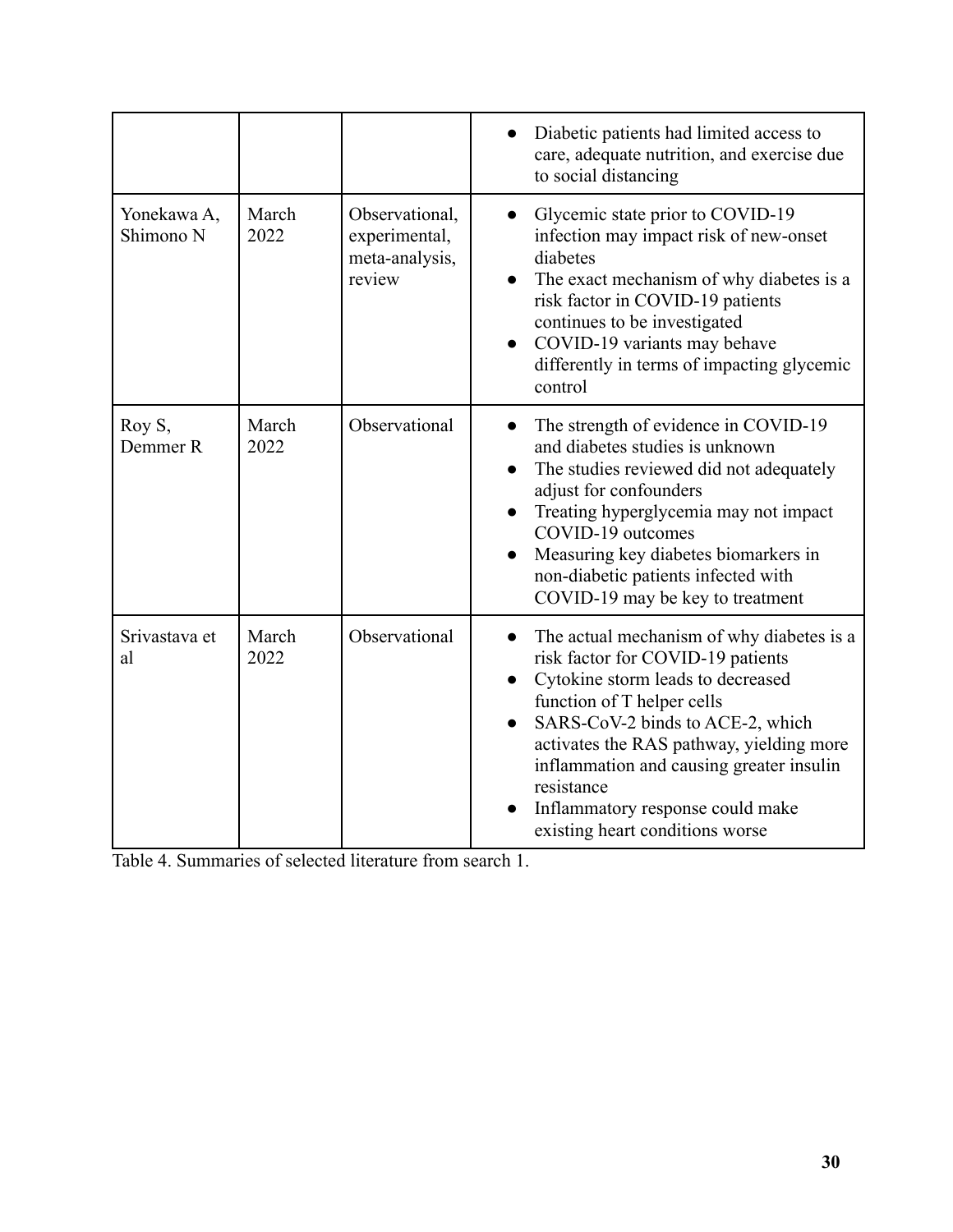Search 2:

"SARS-CoV-2 AND hyperglycemia AND (diabetic ketoacidosis OR new-onset diabetes OR type 1 OR type 2 OR insulin OR diabetes OR comorbidity) AND (pandemic OR viral infection OR COVID-19 OR post COVID-19 syndrome OR long COVID) AND (self-management OR telemedicine OR mechanism) AND (morbidity OR mortality OR diagnosis)"

|              | Date<br>Published | <b>Studies</b><br>Included                | <b>Summary Findings</b>                                                                                                                                                                                                                             |
|--------------|-------------------|-------------------------------------------|-----------------------------------------------------------------------------------------------------------------------------------------------------------------------------------------------------------------------------------------------------|
| Sardu et al. | March<br>2022     | Experimental,<br>meta-analyses,<br>review | • Hyperglycemia is a risk factor for poor<br>health outcomes in COVID-19 patients<br>regardless of diabetes diagnosis<br>• Managing hyperglycemia critical for<br>improving clinical outcomes                                                       |
| Singh et al  | March<br>2022     | Meta-analysis,<br>observational           | • Diabetes is a risk factor for poor outcomes<br>in COVID-19 patients<br>Focusing on anti-inflammatory treatment<br>$\bullet$<br>for COVID-19 may reduce poor health<br>outcomes due to diabetes and reduce the<br>potential for new-onset diabetes |

Table 5. Summaries of selected literature from search 2.